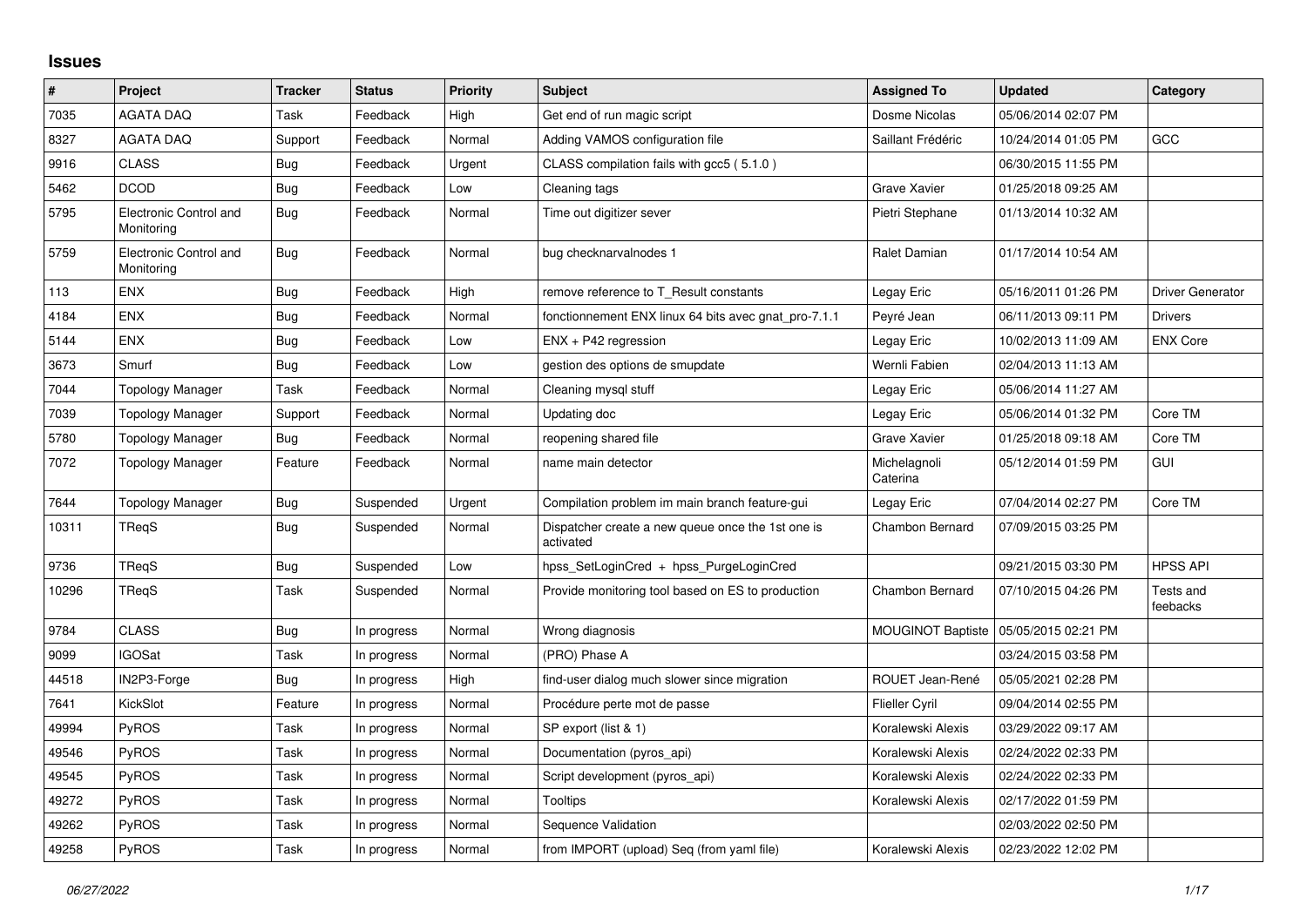| #     | Project      | <b>Tracker</b> | <b>Status</b> | <b>Priority</b> | <b>Subject</b>                                                                              | <b>Assigned To</b> | <b>Updated</b>      | Category |
|-------|--------------|----------------|---------------|-----------------|---------------------------------------------------------------------------------------------|--------------------|---------------------|----------|
| 49249 | <b>PyROS</b> | Task           | In progress   | Normal          | General Menu for this feature                                                               |                    | 02/03/2022 09:39 AM |          |
| 49228 | <b>PyROS</b> | Task           | In progress   | Normal          | Correction de l'orientation de l'image (est à gauche, nord<br>en haut)                      | Klotz Alain        | 02/02/2022 02:56 PM |          |
| 49226 | <b>PyROS</b> | Task           | In progress   | Normal          | Correction de l'image par le flat                                                           | Klotz Alain        | 02/02/2022 02:56 PM |          |
| 49225 | <b>PyROS</b> | Task           | In progress   | Normal          | Correction de l'image par le dark (+ bias)                                                  | Klotz Alain        | 02/02/2022 02:56 PM |          |
| 49223 | PyROS        | Task           | In progress   | Normal          | Groupes                                                                                     | Klotz Alain        | 02/02/2022 02:38 PM |          |
| 49222 | <b>PyROS</b> | Task           | In progress   | Normal          | Traitement d'un groupe d'images : début et fin de groupe                                    | Klotz Alain        | 02/02/2022 02:38 PM |          |
| 49221 | <b>PyROS</b> | Task           | In progress   | Normal          | Recup metadata de l'image (dans la BD)                                                      | Klotz Alain        | 02/02/2022 02:38 PM |          |
| 49220 | <b>PyROS</b> | Task           | In progress   | Normal          | Récup en-tête                                                                               | Klotz Alain        | 02/02/2022 02:38 PM |          |
| 49219 | <b>PyROS</b> | Task           | In progress   | Normal          | Nouvelle image                                                                              | Klotz Alain        | 02/02/2022 02:38 PM |          |
| 49218 | <b>PyROS</b> | Task           | In progress   | Normal          | Détection des nouvelles images produites (système<br>asynchrone sur l'acquisition)          | Klotz Alain        | 02/02/2022 02:38 PM |          |
| 49215 | <b>PyROS</b> | Task           | In progress   | Normal          | 3 - (L1b) - Reconnaissance du champ (lien entre pixels et<br>coord célestes) ( + json CATA) | Klotz Alain        | 02/02/2022 02:36 PM |          |
| 49214 | <b>PyROS</b> | Task           | In progress   | Normal          | 2 - (L1a) - Pré-traitement de chaque image (dans l'ordre)<br>(fits RAW => fits CAL)         | Klotz Alain        | 02/02/2022 02:42 PM |          |
| 49213 | <b>PyROS</b> | Task           | In progress   | Normal          | 1 - (L0) - Récupération et organisation des images L0<br>(RAW fits)                         | Klotz Alain        | 02/02/2022 02:42 PM |          |
| 48259 | <b>PyROS</b> | Task           | In progress   | Normal          | EXPORT (Download) as a text file (YAML)                                                     | Koralewski Alexis  | 02/23/2022 10:45 AM |          |
| 48250 | <b>PyROS</b> | Task           | In progress   | Normal          | <b>DELETE</b>                                                                               | Koralewski Alexis  | 02/21/2022 03:38 PM |          |
| 47412 | <b>PyROS</b> | Task           | In progress   | Normal          | F09 Tests                                                                                   |                    | 10/12/2021 03:01 PM |          |
| 47408 | PyROS        | Task           | In progress   | Normal          | F05 Tests                                                                                   |                    | 10/12/2021 03:00 PM |          |
| 47407 | <b>PyROS</b> | Task           | In progress   | Normal          | F04 Tests                                                                                   |                    | 10/12/2021 03:00 PM |          |
| 47406 | PyROS        | Task           | In progress   | Normal          | F03 Tests                                                                                   |                    | 10/12/2021 03:00 PM |          |
| 47405 | <b>PyROS</b> | Task           | In progress   | Normal          | F02 Tests                                                                                   |                    | 10/12/2021 02:59 PM |          |
| 47368 | <b>PyROS</b> | Task           | In progress   | Normal          | <b>CRUD Scientific Theme</b>                                                                | Koralewski Alexis  | 10/11/2021 10:01 AM |          |
| 45781 | PyROS        | Task           | In progress   | Normal          | Documentation et Présentations pour les PA et PK CNES                                       |                    | 01/31/2022 11:32 AM |          |
| 45753 | PyROS        | Task           | In progress   | Normal          | Public visibility : gérer les champs publics                                                | Koralewski Alexis  | 10/07/2021 12:49 PM |          |
| 45749 | <b>PyROS</b> | Task           | In progress   | Normal          | Gérer le retrait et le retour d'un device (panne,<br>désactiver/réactiver un device)        |                    | 08/09/2021 10:42 AM |          |
| 45555 | <b>PyROS</b> | Task           | In progress   | Normal          | <b>CRUD Time Periods</b>                                                                    | Koralewski Alexis  | 09/07/2021 08:58 AM |          |
| 45337 | PyROS        | Task           | In progress   | Normal          | Description du Site (horizon + home)                                                        | Klotz Alain        | 10/11/2021 10:42 AM |          |
| 45336 | <b>PyROS</b> | Task           | In progress   | Normal          | SCHEMA FILES - Fichiers schema pour valider la config                                       | Koralewski Alexis  | 10/11/2021 10:43 AM |          |
| 45050 | PyROS        | Task           | In progress   | Normal          | Test caméra du TNC (FLI)                                                                    | Klotz Alain        | 07/16/2021 09:34 AM |          |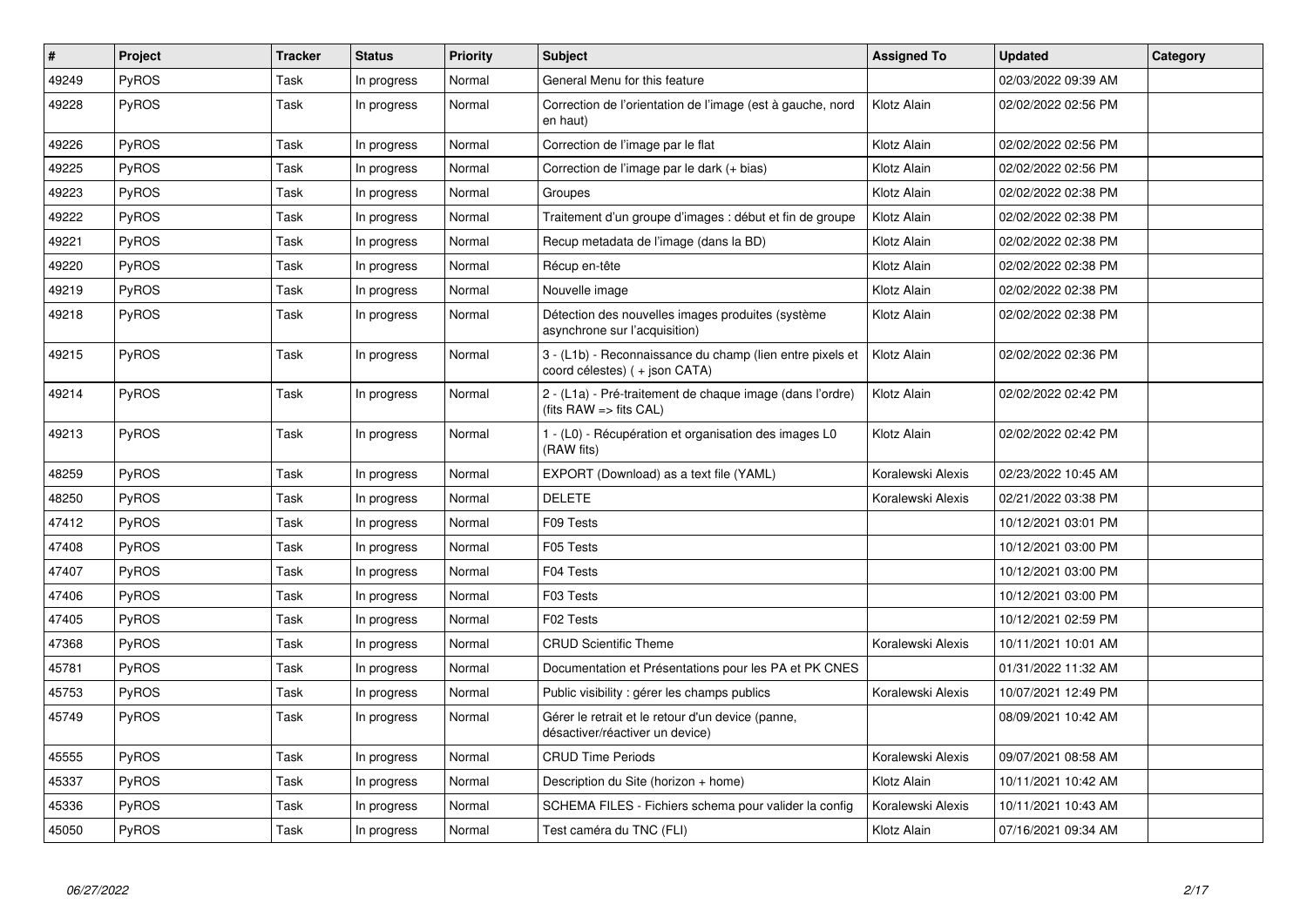| #     | Project      | <b>Tracker</b> | <b>Status</b> | <b>Priority</b> | <b>Subject</b>                                                                                                         | <b>Assigned To</b>     | <b>Updated</b>      | Category |
|-------|--------------|----------------|---------------|-----------------|------------------------------------------------------------------------------------------------------------------------|------------------------|---------------------|----------|
| 45044 | PyROS        | Task           | In progress   | Normal          | CRUD des autres entités (Institutes, Time Periods,<br>Scientific Theme)                                                | Koralewski Alexis      | 10/11/2021 10:01 AM |          |
| 45037 | <b>PyROS</b> | Task           | In progress   | Normal          | Algo description                                                                                                       | Klotz Alain            | 05/06/2021 02:59 PM |          |
| 45017 | PyROS        | Task           | In progress   | High            | Définir config pour GUITALENS (observatoire avec<br>plusieurs UNIT)                                                    | Klotz Alain            | 10/12/2021 08:52 AM |          |
| 45007 | PyROS        | Task           | In progress   | Normal          | Le système doit pouvoir démarrer et s'organiser<br>automatiquement à partir de la configuration de<br>l'observatoire   | Koralewski Alexis      | 05/24/2022 02:54 PM |          |
| 45005 | PyROS        | Task           | In progress   | Normal          | CRUD - (R)EAD config                                                                                                   | Koralewski Alexis      | 01/29/2022 01:24 AM |          |
| 44947 | PyROS        | Task           | In progress   | Normal          | Sequence                                                                                                               | Koralewski Alexis      | 02/03/2022 09:35 AM |          |
| 44940 | PyROS        | Task           | In progress   | Normal          | <b>UPDATE a Sequence</b>                                                                                               | Koralewski Alexis      | 02/22/2022 02:59 PM |          |
| 44889 | PyROS        | Task           | In progress   | Normal          | SP validation WORKFLOW (lifecycle) (F02v2)                                                                             | Koralewski Alexis      | 11/03/2021 09:19 AM |          |
| 44884 | PyROS        | Task           | In progress   | Normal          | Time Period (Period)                                                                                                   |                        | 10/11/2021 10:36 AM |          |
| 44882 | PyROS        | Task           | In progress   | Normal          | SP                                                                                                                     | Koralewski Alexis      | 10/11/2021 10:34 AM |          |
| 44877 | PyROS        | Task           | In progress   | Normal          | (F02) AUTHORIZATIONS for this feature (who can do<br>what) : documentation & implementation                            | Koralewski Alexis      | 10/11/2021 10:24 AM |          |
| 44876 | PyROS        | Task           | In progress   | Normal          | (F01) AUTHORIZATIONS for this feature (who can do<br>what) : documentation & implementation                            | Koralewski Alexis      | 10/08/2021 06:03 PM |          |
| 44866 | PyROS        | Task           | In progress   | High            | Associer chaque FEATURE à 1(N) CLASSE/AGENT<br>pyros (implémentation)                                                  | <b>Pallier Etienne</b> | 07/16/2021 09:13 AM |          |
| 44832 | PyROS        | Task           | In progress   | Normal          | Un utilisateur non connecté ne doit voir que les pages<br>publiques                                                    |                        | 10/08/2021 06:03 PM |          |
| 44370 | PyROS        | Task           | In progress   | Normal          | Website vitrine projet : Site web pyros (style Cassis irap)                                                            | <b>Pallier Etienne</b> | 05/06/2021 03:43 PM |          |
| 44369 | PyROS        | Task           | In progress   | Normal          | clean gdoc technique                                                                                                   | <b>Pallier Etienne</b> | 06/09/2021 01:09 PM |          |
| 44367 | PyROS        | Task           | In progress   | Normal          | Ajouter membres dans gitlab (IRAP + CNES?)                                                                             | <b>Pallier Etienne</b> | 05/06/2021 06:13 PM |          |
| 44363 | PyROS        | Task           | In progress   | High            | ODJ & CR Réunions                                                                                                      | <b>Pallier Etienne</b> | 05/06/2021 06:18 PM |          |
| 44361 | <b>PyROS</b> | Task           | In progress   | High            | Mettre à jour gitlab in2p3 et changer le remote de nous<br>tous (remplace irap)                                        | <b>Pallier Etienne</b> | 05/06/2021 03:37 PM |          |
| 44358 | PyROS        | Task           | In progress   | Normal          | Gestion Kanban avec backlog (todo, doing, done), sprints                                                               | Pallier Etienne        | 05/06/2021 03:43 PM |          |
| 44354 | PyROS        | Task           | In progress   | High            | Installer, tester, faire fonctionner, et comprendre ce<br>protocole sur linux                                          | Klotz Alain            | 05/06/2021 02:47 PM |          |
| 44344 | PyROS        | Task           | In progress   | High            | Définir un style de codage (source et test)                                                                            | <b>Pallier Etienne</b> | 05/06/2021 03:38 PM |          |
| 44343 | PyROS        | Task           | In progress   | High            | DOC TECHNIQUE (API) - Mettre en place une doc<br>technique générée automatiquement à partir du code<br>source (Sphinx) | Pallier Etienne        | 03/04/2022 11:57 AM |          |
| 44338 | PyROS        | Task           | In progress   | High            | Installation docker au CNES (sur VM)                                                                                   | Koralewski Alexis      | 12/14/2021 11:39 AM |          |
| 44334 | PyROS        | Task           | In progress   | High            | (F08) Intégration protocole INDI                                                                                       |                        | 05/06/2021 05:05 PM |          |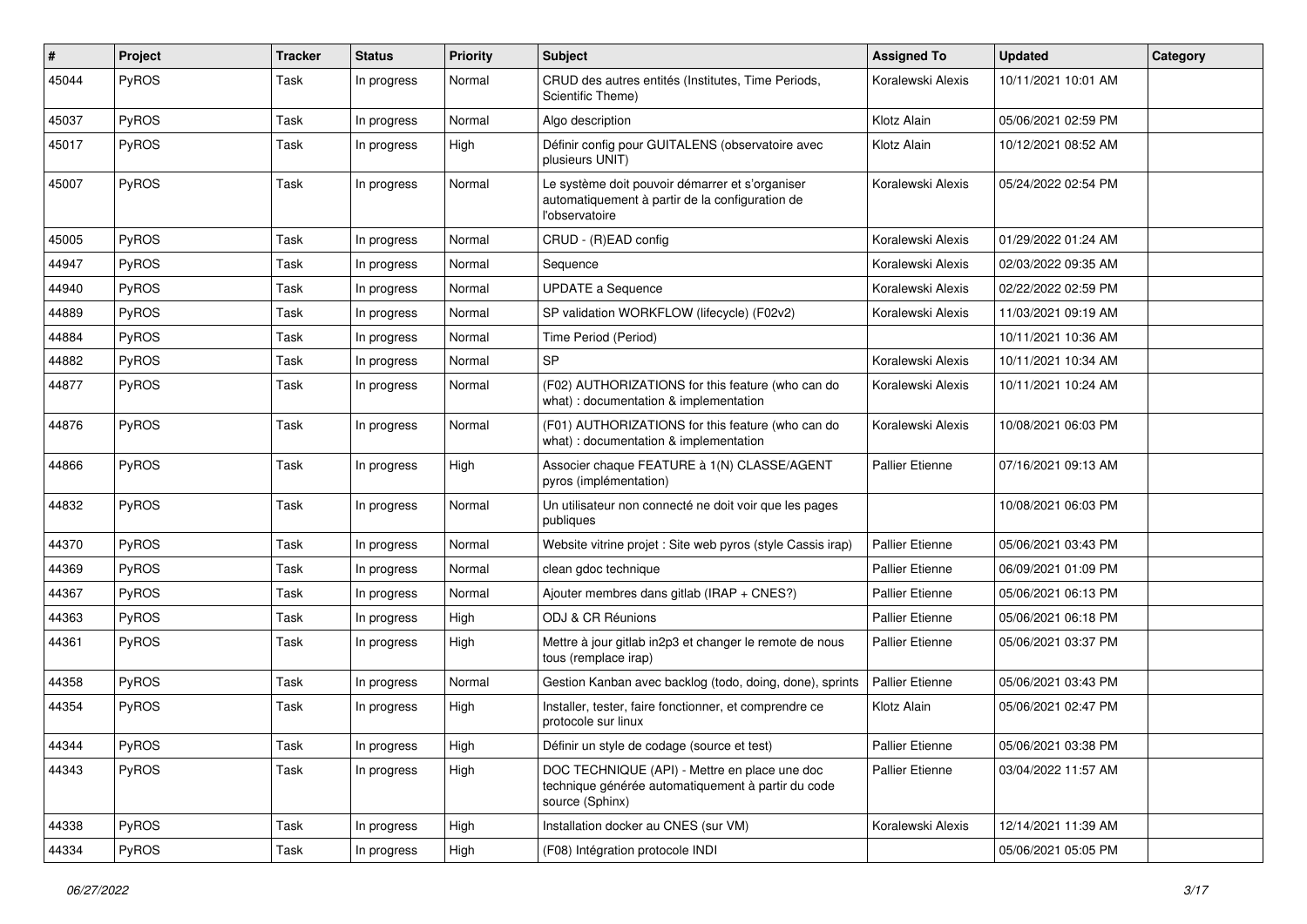| #     | Project          | <b>Tracker</b> | <b>Status</b> | <b>Priority</b> | Subject                                                                            | <b>Assigned To</b>                 | <b>Updated</b>      | Category                   |
|-------|------------------|----------------|---------------|-----------------|------------------------------------------------------------------------------------|------------------------------------|---------------------|----------------------------|
| 44170 | PyROS            | Task           | In progress   | High            | <b>DOCKER</b> installation                                                         | Koralewski Alexis                  | 03/16/2022 07:24 AM |                            |
| 44154 | PyROS            | Feature        | In progress   | Normal          | *** SF02 - SCP - Scientific Programs Management                                    |                                    | 03/29/2022 09:17 AM |                            |
| 44150 | PyROS            | Feature        | In progress   | Normal          | *** SF01 - USR - Users, Roles, and Authorizations<br>Management                    |                                    | 03/29/2022 09:14 AM |                            |
| 8645  | ROD-DASHBOARD    | Feature        | In progress   | Normal          | ROD dashboard: only verify when closing ticket                                     |                                    | 04/21/2021 12:52 PM | Dashboard                  |
| 10498 | TReqS            | <b>Bug</b>     | In progress   | Normal          | Mysql Deadlock                                                                     |                                    | 08/03/2015 08:44 AM |                            |
| 10061 | TReqS            | Task           | In progress   | Normal          | Testing 'stability-fix' branch                                                     |                                    | 07/10/2015 04:31 PM |                            |
| 9695  | TReqS            | <b>Bug</b>     | In progress   | Normal          | Facing ConcurrentModificationException?                                            | Chambon Bernard                    | 04/14/2015 04:12 PM |                            |
| 9545  | TReqS            | Task           | In progress   | Normal          | Provide CI with jenkin                                                             |                                    | 03/27/2015 11:30 AM |                            |
| 9325  | TReqS            | Task           | In progress   | Normal          | Develop test code related to stability                                             | Chambon Bernard                    | 04/30/2015 11:02 AM |                            |
| 9317  | TReqS            | <b>Bug</b>     | In progress   | Normal          | Check scalability                                                                  | Chambon Bernard                    | 07/09/2015 03:31 PM |                            |
| 9316  | TReqS            | <b>Bug</b>     | In progress   | Normal          | Check stability                                                                    | Chambon Bernard                    | 07/09/2015 03:31 PM |                            |
| 416   | TReqS            | Feature        | In progress   | Normal          | État drainé pour TReqS                                                             |                                    | 03/24/2015 04:04 PM |                            |
| 10115 | TReqS            | Task           | In progress   | Low             | Provide jenkins worker Linux 2.2.6.x                                               | <b>Schwarz Lionel</b>              | 10/14/2015 02:42 PM | Dev. and build<br>settings |
| 10451 | TReqS            | Task           | In progress   | Normal          | Deploy tregs on prod instance (cctregs)                                            | <b>Brinette</b><br>Pierre-Emmanuel | 07/22/2015 03:46 PM | Tests and<br>feebacks      |
| 16764 | APCScheduler     | Task           | Assigned      | Normal          | Réunion TEST                                                                       | Colley Jean-Marc                   | 01/26/2017 06:44 PM |                            |
| 13261 | C <sub>3F2</sub> | <b>Bug</b>     | Assigned      | Normal          | Read double directly as binary format with<br>PQexecParams or PQexecPrepared       | Lafage Vincent                     | 05/02/2016 09:55 AM |                            |
| 13260 | C3F2             | <b>Bug</b>     | Assigned      | Normal          | Better protection from code injection with PQescape                                | Lafage Vincent                     | 05/02/2016 09:56 AM |                            |
| 3154  | C3F2             | <b>Bug</b>     | Assigned      | High            | Uniformisation of range and color                                                  | Lafage Vincent                     | 03/25/2016 01:06 AM |                            |
| 5710  | ENX              | Support        | Assigned      | Low             | Documentation - Named function                                                     | Dosme Nicolas                      | 02/25/2014 04:58 PM |                            |
| 9116  | <b>IGOSat</b>    | Task           | Assigned      | Normal          | (STM) Conception mécanique                                                         |                                    | 02/11/2015 03:43 PM |                            |
| 9115  | <b>IGOSat</b>    | Task           | Assigned      | Normal          | (SCI) Banc de test du scintillateur, simulations et<br>estimation de la dose reçue |                                    | 02/11/2015 03:41 PM |                            |
| 9111  | <b>IGOSat</b>    | Task           | Assigned      | Normal          | (TEL) Mise en oeuvre de la carte de télécommunication                              |                                    | 03/24/2015 03:36 PM |                            |
| 9109  | <b>IGOSat</b>    | Task           | Assigned      | Normal          | (SYS) Ingénierie système                                                           |                                    | 02/11/2015 02:05 PM |                            |
| 9108  | <b>IGOSat</b>    | Task           | Assigned      | Normal          | (SCA) Modélisation de la boucle de contrôle SCAO                                   |                                    | 02/11/2015 02:00 PM |                            |
| 9103  | <b>IGOSat</b>    | Task           | Assigned      | Normal          | (SCI) Banc de test du scintillateur                                                |                                    | 02/10/2015 06:48 PM |                            |
| 9102  | <b>IGOSat</b>    | Task           | Assigned      | Normal          | (SOL) Conception de la station sol                                                 |                                    | 02/10/2015 06:48 PM |                            |
| 9101  | <b>IGOSat</b>    | Task           | Assigned      | Normal          | (STM) Réalisation d'un modèle structurel et thermique                              |                                    | 02/10/2015 06:48 PM |                            |
| 9100  | <b>IGOSat</b>    | Task           | Assigned      | Normal          | (SAE) Réalisation d'un banc de test du système<br>d'alimentation électrique        |                                    | 02/10/2015 06:48 PM |                            |
| 9098  | <b>IGOSat</b>    | Task           | Assigned      | Normal          | (SCA) Capteurs d'attitude et Banc de Contrôle                                      |                                    | 02/11/2015 01:57 PM |                            |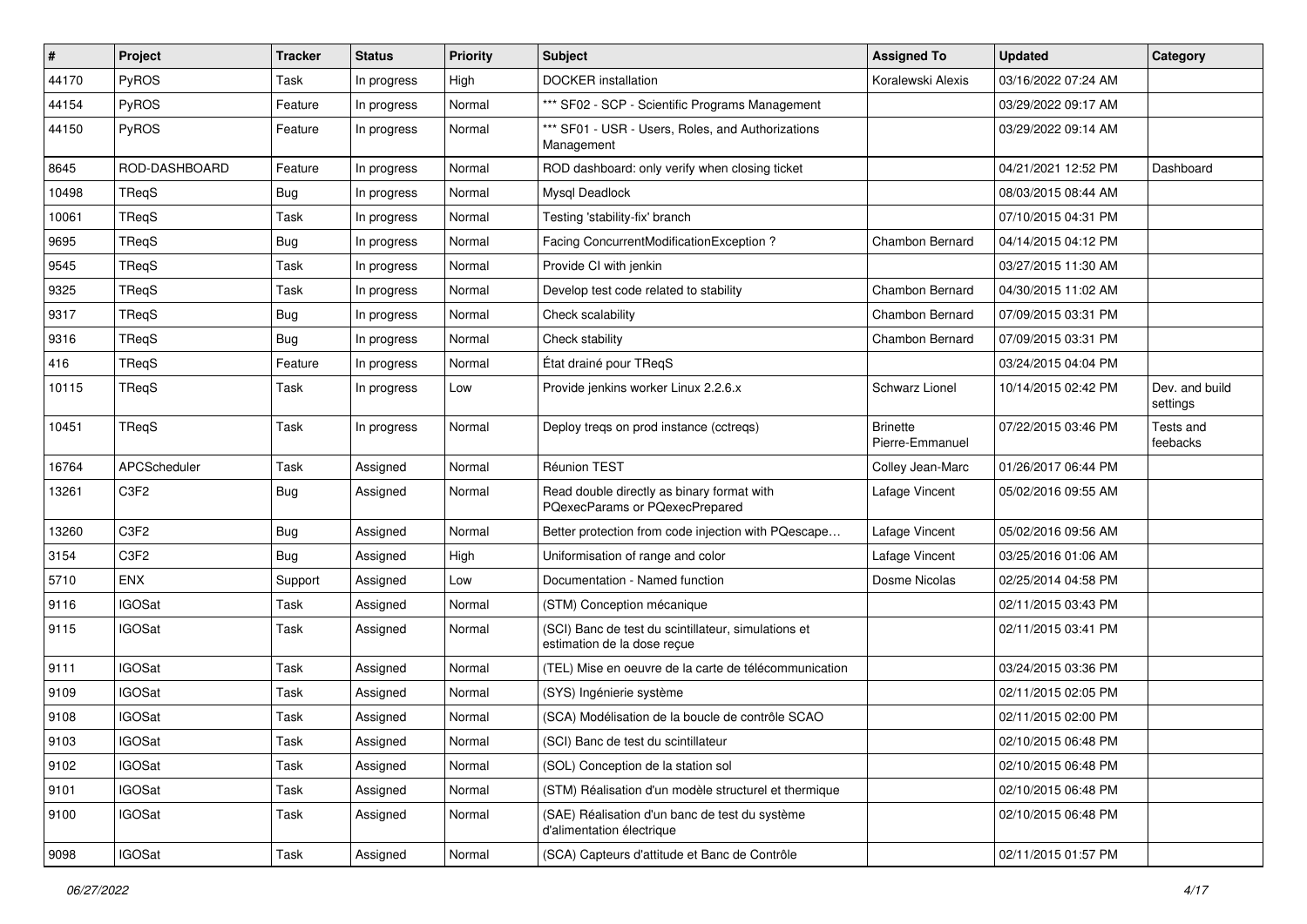| #     | Project                 | <b>Tracker</b> | <b>Status</b> | <b>Priority</b> | Subject                                                                | <b>Assigned To</b>                 | <b>Updated</b>      | Category |
|-------|-------------------------|----------------|---------------|-----------------|------------------------------------------------------------------------|------------------------------------|---------------------|----------|
| 5477  | Lavoisier               | <b>Bug</b>     | Assigned      | Normal          | problem avec HTMLSerializer                                            | Lequeux Olivier                    | 11/15/2013 11:25 AM | Adaptors |
| 5525  | Lavoisier               | Feature        | Assigned      | Low             | enable configuring trust-store with a directory                        | <b>Schwarz Lionel</b>              | 11/19/2013 03:16 PM | Service  |
| 17192 | LC2                     | <b>Bug</b>     | Assigned      | Normal          | The channel 1 is wrongly displayed as 0 even if correctly<br>used      | Lafage Vincent                     | 03/16/2017 05:18 PM |          |
| 2431  | LC <sub>2</sub>         | Feature        | Assigned      | Normal          | Enforce stricter checks on startup precondition                        | Lafage Vincent                     | 02/03/2012 09:54 PM |          |
| 2373  | LC <sub>2</sub>         | <b>Bug</b>     | Assigned      | Low             | Test of responsivity                                                   | Lafage Vincent                     | 12/20/2011 03:50 PM |          |
| 1258  | LC <sub>2</sub>         | Support        | Assigned      | Low             | Better report of mute FRT                                              | Lafage Vincent                     | 09/18/2012 06:15 PM |          |
| 1255  | LC <sub>2</sub>         | Feature        | Assigned      | Low             | Provide proper Shared-Object name to libraries                         | Lafage Vincent                     | 01/17/2011 01:39 PM |          |
| 1254  | LC <sub>2</sub>         | Feature        | Assigned      | Low             | Add Tooltip for the three LC2 modes                                    | Lafage Vincent                     | 01/17/2011 01:34 PM |          |
| 1253  | LC <sub>2</sub>         | <b>Bug</b>     | Assigned      | Low             | use / harden checks of getline                                         | Lafage Vincent                     | 01/17/2011 01:32 PM |          |
| 1252  | LC <sub>2</sub>         | <b>Bug</b>     | Assigned      | Low             | What is the proper Parsing Algorithm?                                  | Lafage Vincent                     | 01/17/2011 11:34 AM |          |
| 1235  | LC <sub>2</sub>         | <b>Bug</b>     | Assigned      | Low             | shared-lib-calls-exit                                                  | Lafage Vincent                     | 01/13/2011 12:16 AM |          |
| 1232  | LC <sub>2</sub>         | Feature        | Assigned      | Low             | Include parseCrocusVersion in the Crocus Thread                        | Lafage Vincent                     | 01/12/2011 12:18 AM |          |
| 1231  | LC <sub>2</sub>         | Feature        | Assigned      | Low             | Include boot in the Crocus Thread                                      | Lafage Vincent                     | 01/12/2011 12:16 AM |          |
| 1156  | LC <sub>2</sub>         | Feature        | Assigned      | High            | query Marc Status generation & validation options                      | Lafage Vincent                     | 12/07/2010 04:54 PM |          |
| 734   | Pipelet                 | Feature        | Assigned      | Low             | Rapport Latex                                                          | <b>Betoule Marc</b>                | 02/10/2011 11:52 PM | Engine   |
| 723   | Pipelet                 | <b>Bug</b>     | Assigned      | Urgent          | Timers on lock                                                         | <b>Betoule Marc</b>                | 03/08/2011 09:07 PM | Engine   |
| 5590  | <b>SIMGRID</b>          | Support        | Assigned      | Normal          | Create msg_storage_management group in DOXYGEN ?!                      | Veyre Pierre                       | 11/29/2013 10:20 AM |          |
| 5267  | <b>SIMGRID</b>          | Task           | Assigned      | Normal          | IO Bench script                                                        |                                    | 10/07/2013 12:08 AM |          |
| 5238  | <b>SIMGRID</b>          | Task           | Assigned      | Normal          | Change type parameter for storage_get_size functions                   | Veyre Pierre                       | 10/04/2013 10:03 AM |          |
| 5237  | <b>SIMGRID</b>          | Task           | Assigned      | Normal          | Update ChangeLog before release                                        | Veyre Pierre                       | 10/03/2013 10:48 PM |          |
| 5217  | <b>SIMGRID</b>          | Task           | Assigned      | Normal          | Modify msg_file_t implementation                                       | Veyre Pierre                       | 10/03/2013 03:45 PM |          |
| 5213  | <b>SIMGRID</b>          | Task           | Assigned      | Normal          | SIMDAG_storage                                                         | Veyre Pierre                       | 10/03/2013 11:49 AM |          |
| 5212  | <b>SIMGRID</b>          | Task           | Assigned      | Normal          | Produce an example for MSG_storage covering all new<br>functionalities | Veyre Pierre                       | 11/29/2013 02:54 PM |          |
| 5211  | <b>SIMGRID</b>          | Task           | Assigned      | Normal          | MSG STORAGE functions documentation                                    | Veyre Pierre                       | 10/03/2013 11:46 AM |          |
| 5210  | <b>SIMGRID</b>          | Task           | Assigned      | Normal          | Implement Lua bindings for MSG_STORAGE functions                       | Veyre Pierre                       | 10/03/2013 11:45 AM |          |
| 5209  | <b>SIMGRID</b>          | Task           | Assigned      | Normal          | Java bindings for MSG_STORAGE                                          | Veyre Pierre                       | 10/03/2013 11:44 AM |          |
| 5208  | <b>SIMGRID</b>          | Task           | Assigned      | Normal          | Function prototypes                                                    | Veyre Pierre                       | 10/03/2013 11:42 AM |          |
| 5725  | <b>Topology Manager</b> | Feature        | Assigned      | High            | propagation of OFF status to the GTS tree                              | Ralet Damian                       | 01/10/2014 05:25 PM |          |
| 9335  | TReqS                   | Feature        | Assigned      | Normal          | SIGINT  TERM   HUP                                                     | Chambon Bernard                    | 05/06/2015 08:26 AM |          |
| 1438  | TReqS                   | <b>Bug</b>     | Assigned      | Normal          | Verifier le status des queues dans tregs                               | <b>Brinette</b><br>Pierre-Emmanuel | 03/24/2015 04:13 PM |          |
| 7706  | AGATA                   | <b>Bug</b>     | New           | Normal          | update IRC services                                                    | Legay Eric                         | 07/10/2014 12:35 PM |          |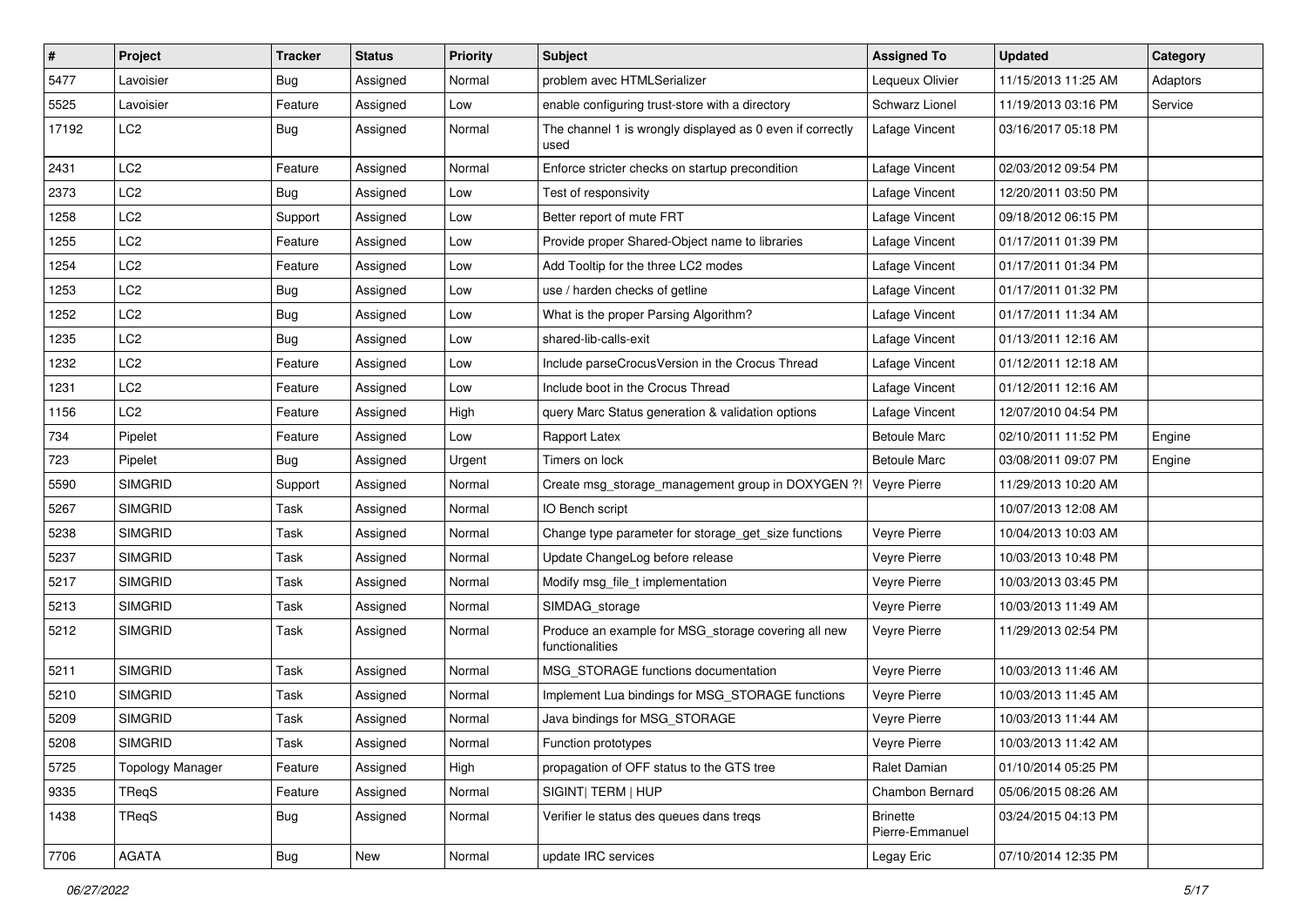| #     | Project          | <b>Tracker</b> | <b>Status</b> | <b>Priority</b> | <b>Subject</b>                                                       | <b>Assigned To</b>       | <b>Updated</b>      | Category |
|-------|------------------|----------------|---------------|-----------------|----------------------------------------------------------------------|--------------------------|---------------------|----------|
| 7655  | <b>AGATA DAQ</b> | <b>Bug</b>     | New           | Normal          | E-log                                                                |                          | 07/08/2014 09:46 AM |          |
| 5838  | <b>AGATA DAQ</b> | Support        | <b>New</b>    | Normal          | /agatadisks                                                          | <b>Aubert Yann</b>       | 01/17/2014 06:07 PM |          |
| 5799  | <b>AGATA DAQ</b> | Feature        | New           | High            | ELOG not available from GSI guest network                            | Aubert Yann              | 01/15/2014 05:54 PM |          |
| 5765  | <b>AGATA DAQ</b> | Bug            | New           | Normal          | Anode01                                                              |                          | 01/08/2014 02:44 PM |          |
| 5739  | <b>AGATA DAQ</b> | Support        | New           | Low             | visu1 out                                                            |                          | 01/04/2014 01:46 PM |          |
| 5736  | <b>AGATA DAQ</b> | Feature        | New           | High            | Would like to have access to GSI printers                            | Aubert Yann              | 01/06/2014 09:22 AM |          |
| 5684  | <b>AGATA DAQ</b> | Support        | <b>New</b>    | High            | Hard drive of anode                                                  | Aubert Yann              | 01/06/2014 09:24 AM |          |
| 3022  | <b>AGATA DAQ</b> | Feature        | New           | Low             | [ELOG] change the "From"                                             |                          | 07/26/2012 10:18 AM |          |
| 3043  | APCScheduler     | Feature        | <b>New</b>    | Low             | option submit                                                        | Colley Jean-Marc         | 03/10/2016 12:43 PM |          |
| 3039  | APCScheduler     | Feature        | New           | Normal          | création de tarball sans exécutable                                  |                          | 07/31/2012 06:11 PM |          |
| 1299  | APCScheduler     | Feature        | New           | High            | Utilisation de python, numpy, scipy,                                 | Colley Jean-Marc         | 02/10/2011 11:07 AM |          |
| 44732 | Atrium - IPNO    | Story          | New           | Normal          | Fermeture du projet ?                                                | Poux Veronique           | 04/21/2021 07:56 AM |          |
| 13262 | C3F2             | <b>Bug</b>     | New           | Normal          | improve management of Lomon parameters to explain<br>non convergence |                          | 05/02/2016 10:04 AM |          |
| 16628 | CC-IN2P3         | Support        | <b>New</b>    | Normal          | Sèche cheveux dans le vestiaire                                      |                          | 01/12/2017 02:37 PM |          |
| 16627 | CC-IN2P3         | <b>Bug</b>     | New           | Urgent          | prise cassée bureau 311 b                                            |                          | 01/12/2017 02:27 PM |          |
| 13226 | <b>CLASS</b>     | <b>Bug</b>     | <b>New</b>    | Normal          | Typo in prompt                                                       | <b>LENIAU Baptiste</b>   | 04/28/2016 01:44 AM |          |
| 11522 | <b>CLASS</b>     | Task           | <b>New</b>    | Normal          | Separate the separation plant from the fabrication plant             |                          | 12/16/2015 10:22 AM |          |
| 11059 | <b>CLASS</b>     | <b>Bug</b>     | New           | Normal          | Bad packaging of 4.1.0.tar.gaz                                       |                          | 10/09/2015 06:31 AM |          |
| 10871 | <b>CLASS</b>     | Feature        | <b>New</b>    | Normal          | <b>Nominal Power</b>                                                 |                          | 09/10/2015 05:27 PM |          |
| 10786 | <b>CLASS</b>     | <b>Bug</b>     | New           | Normal          | CLASS Stopped by a "KILL" signal                                     |                          | 08/31/2015 07:00 PM |          |
| 10255 | <b>CLASS</b>     | Feature        | <b>New</b>    | Normal          | Take into account Load Factor Evolution                              | MOUGINOT Baptiste        | 06/26/2015 11:33 AM |          |
| 10227 | <b>CLASS</b>     | Feature        | New           | Immediate       | <b>MURE GUI</b>                                                      | MOUGINOT Baptiste        | 06/23/2015 01:36 PM |          |
| 10065 | <b>CLASS</b>     | Support        | New           | Normal          | Multi-Threading in CLASS                                             |                          | 06/05/2015 11:30 AM |          |
| 9883  | <b>CLASS</b>     | Bug            | New           | High            | Copy past from user manual                                           |                          | 05/18/2015 10:26 PM |          |
| 9790  | <b>CLASS</b>     | Feature        | New           | High            | neutron & γ Spectrum calculation                                     |                          | 04/29/2015 12:15 PM |          |
| 9789  | <b>CLASS</b>     | Feature        | New           | Normal          | Multi Stream in EQM                                                  |                          | 04/29/2015 12:12 PM |          |
| 9788  | <b>CLASS</b>     | Feature        | New           | Normal          | Multi Stream in FabricationPlant                                     |                          | 04/29/2015 12:10 PM |          |
| 9787  | <b>CLASS</b>     | Feature        | New           | Normal          | Multi Stream in FabricationPlant/EQM                                 |                          | 04/29/2015 12:10 PM |          |
| 7385  | <b>CLASS</b>     | Feature        | New           | High            | <b>GUI devellopment</b>                                              | <b>LENIAU Baptiste</b>   | 04/29/2015 12:15 PM |          |
| 7380  | CLASS            | Feature        | New           | High            | ReactorFacility                                                      | <b>LENIAU Baptiste</b>   | 06/11/2014 11:06 AM |          |
| 7379  | <b>CLASS</b>     | Feature        | New           | Normal          | FrontEnd                                                             | <b>MOUGINOT Baptiste</b> | 06/11/2014 11:05 AM |          |
| 6748  | CLASS            | Feature        | New           | Normal          | Charger un parc présimulé à partir du .root                          |                          | 04/03/2014 11:36 AM |          |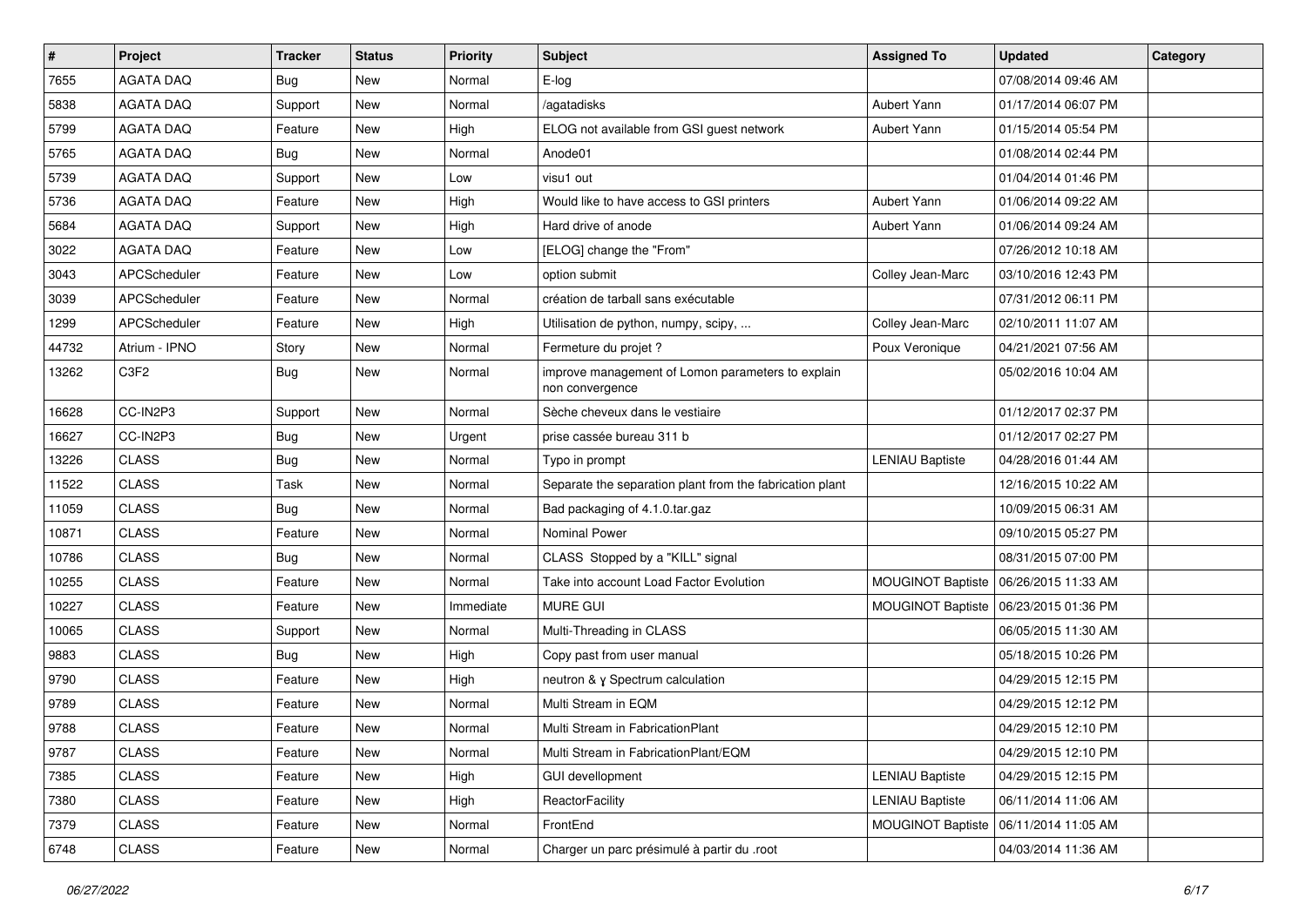| $\sharp$ | Project                              | <b>Tracker</b> | <b>Status</b> | <b>Priority</b> | Subject                                                  | <b>Assigned To</b>  | <b>Updated</b>      | Category                |
|----------|--------------------------------------|----------------|---------------|-----------------|----------------------------------------------------------|---------------------|---------------------|-------------------------|
| 6062     | <b>CLASS</b>                         | <b>Bug</b>     | New           | Normal          | FabricationPLant Parallelisation (in CLASS.cxx)          |                     | 02/10/2014 11:59 AM |                         |
| 5377     | <b>CLASS</b>                         | Feature        | New           | Low             | enrichment factory                                       |                     | 10/21/2013 03:15 PM |                         |
| 5376     | <b>CLASS</b>                         | Feature        | New           | Low             | Reactor batch creation                                   |                     | 10/21/2013 03:14 PM |                         |
| 5350     | <b>CLASS</b>                         | Feature        | New           | Low             | Set some quality criteria on Pu when building a MOX fuel |                     | 10/22/2013 11:50 AM |                         |
| 5329     | <b>CLASS</b>                         | Feature        | New           | Low             | Power density                                            |                     | 10/14/2013 05:58 PM |                         |
| 8669     | <b>DCOD</b>                          | <b>Bug</b>     | New           | Normal          | error during compilation                                 |                     | 12/05/2014 06:19 PM |                         |
| 8668     | <b>DCOD</b>                          | Feature        | <b>New</b>    | Normal          | filterdiff is missing                                    |                     | 12/05/2014 06:17 PM |                         |
| 8667     | <b>DCOD</b>                          | Feature        | New           | Normal          | uuid missing                                             |                     | 12/05/2014 06:14 PM |                         |
| 5592     | <b>DCOD</b>                          | <b>Bug</b>     | New           | Low             | environment test missing in ./configure                  |                     | 11/29/2013 11:19 AM |                         |
| 5503     | <b>DCOD</b>                          | Feature        | New           | Low             | test ada 2012 in ./configure                             |                     | 11/13/2013 04:54 PM |                         |
| 4937     | <b>DCOD</b>                          | Feature        | New           | Low             | Implement Hobbit/Zabbix scripts                          | <b>Grave Xavier</b> | 08/27/2013 11:19 AM |                         |
| 4932     | <b>DCOD</b>                          | Task           | New           | Low             | DCOD testing                                             | <b>Grave Xavier</b> | 08/26/2013 03:35 PM |                         |
| 5751     | Electronic Control and<br>Monitoring | Feature        | <b>New</b>    | Low             | buildcfg with some error message                         |                     | 01/06/2014 05:43 PM |                         |
| 5688     | Electronic Control and<br>Monitoring | Task           | New           | Low             | Mercurialiser configuration files                        | Legay Eric          | 12/19/2013 09:59 AM |                         |
| 660      | <b>ENX</b>                           | Support        | <b>New</b>    | High            | Documentation                                            | Legay Eric          | 05/27/2010 10:55 AM | Documentation           |
| 5572     | <b>ENX</b>                           | Support        | New           | Low             | Cleaning autorconf                                       | Legay Eric          | 11/25/2013 03:23 PM | <b>Driver Generator</b> |
| 852      | ENX                                  | Feature        | New           | Low             | Better handling of exception in empty skeleton           | Legay Eric          | 01/30/2013 03:58 PM | <b>Driver Generator</b> |
| 5527     | <b>ENX</b>                           | Feature        | <b>New</b>    | Low             | Named register list                                      |                     | 11/18/2013 05:30 PM | <b>Drivers</b>          |
| 12993    | ENX                                  | <b>Bug</b>     | New           | Normal          | init.enx                                                 | Dosme Nicolas       | 03/30/2016 02:37 PM | <b>ENX Core</b>         |
| 8693     | <b>ENX</b>                           | Feature        | New           | Normal          | sauver log_level                                         |                     | 12/09/2014 03:54 PM | <b>ENX Core</b>         |
| 5448     | <b>ENX</b>                           | Bug            | New           | Normal          | configure enx                                            |                     | 10/30/2013 10:31 AM | <b>ENX Core</b>         |
| 5447     | ENX                                  | <b>Bug</b>     | New           | Low             | make distclean - DCOD                                    | Legay Eric          | 11/13/2013 04:05 PM | <b>ENX Core</b>         |
| 5431     | <b>ENX</b>                           | Support        | New           | Low             | Cleaning compilation chain                               | Legay Eric          | 10/29/2013 10:18 AM | <b>ENX Core</b>         |
| 4652     | <b>ENX</b>                           | Feature        | New           | Low             | rename appenders.ad[sb]                                  |                     | 06/13/2013 10:19 AM | <b>ENX Core</b>         |
| 3851     | <b>ENX</b>                           | Task           | New           | Low             | [named register] Tagging new print                       |                     | 01/22/2013 05:04 PM | <b>ENX Core</b>         |
| 3834     | <b>ENX</b>                           | <b>Bug</b>     | New           | Low             | Removing data8 type for MM and MD                        |                     | 01/17/2013 06:08 PM | <b>ENX Core</b>         |
| 3833     | ENX                                  | Task           | <b>New</b>    | Low             | [named register] Modifying MD and MM command type        |                     | 01/17/2013 06:06 PM | <b>ENX Core</b>         |
| 3832     | ENX                                  | Task           | New           | Low             | [named register] New control                             |                     | 01/17/2013 06:04 PM | <b>ENX Core</b>         |
| 2644     | ENX                                  | Feature        | New           | Low             | Que faire en cas de multiple connexion sans quit         |                     | 01/22/2013 05:04 PM | <b>ENX Core</b>         |
| 659      | ENX                                  | Feature        | New           | Normal          | Gestion des arbres DOM                                   |                     | 01/16/2013 11:33 AM | <b>ENX Core</b>         |
| 656      | ENX                                  | Feature        | New           | Low             | named register                                           |                     | 01/30/2013 03:59 PM | <b>ENX Core</b>         |
| 42       | ENX                                  | Feature        | New           | Urgent          | Module ID Handler                                        |                     | 06/05/2013 02:27 PM | <b>ENX Core</b>         |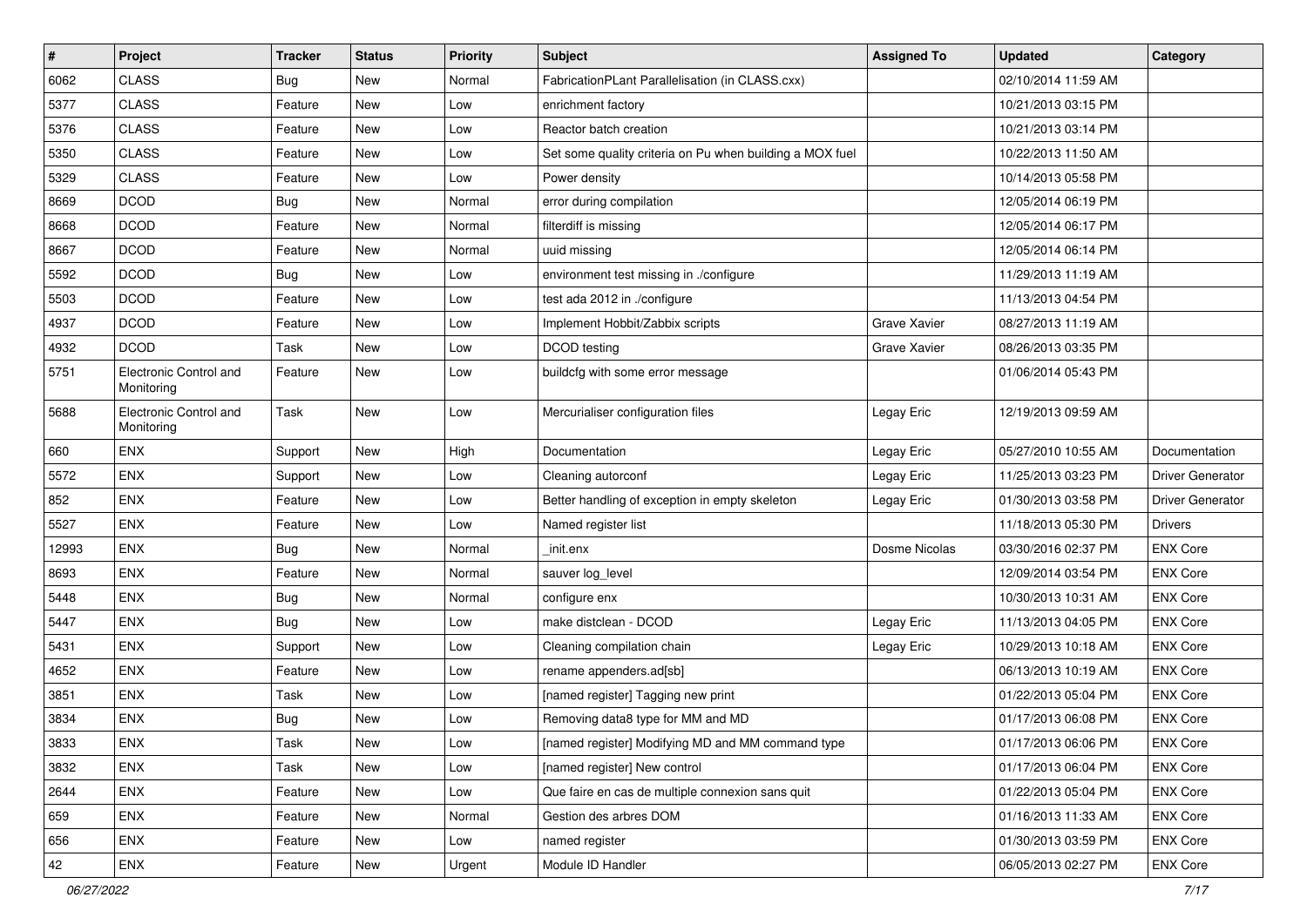| #     | <b>Project</b> | <b>Tracker</b> | <b>Status</b> | <b>Priority</b> | <b>Subject</b>                                                     | <b>Assigned To</b> | <b>Updated</b>      | Category |
|-------|----------------|----------------|---------------|-----------------|--------------------------------------------------------------------|--------------------|---------------------|----------|
| 631   | ftsmonitor     | Feature        | New           | Low             | History of a DN access                                             |                    | 10/22/2010 10:10 AM |          |
| 5547  | G4IDS          | Task           | New           | Normal          | [Three Body Decay]                                                 | Sotty Christophe   | 11/22/2013 01:47 PM |          |
| 5538  | G4IDS          | Task           | New           | Normal          | [Config 2009-2012] MiniBall Efficiency                             | Sotty Christophe   | 11/20/2013 02:35 PM |          |
| 5537  | G4IDS          | Task           | New           | Low             | [Config 2009-2012] Estimated position of the implantation<br>point | Sotty Christophe   | 11/20/2013 02:21 PM |          |
| 5536  | G4IDS          | Task           | New           | Low             | [Config 2009-2012] Gaussian-like vs Point-like source              | Sotty Christophe   | 11/20/2013 02:01 PM |          |
| 5535  | G4IDS          | Task           | New           | Normal          | [Config 2009-2012] Beta-"gamma (induced)" coincidences             | Sotty Christophe   | 11/20/2013 02:39 PM |          |
| 49945 | <b>GRAND</b>   | Task           | New           | Normal          | WP 11: improvement dating of events                                | voisin vincent     | 03/22/2022 02:31 PM |          |
| 49944 | <b>GRAND</b>   | Task           | New           | Normal          | WP 10.3: data analysis                                             |                    | 03/18/2022 04:45 PM |          |
| 49943 | <b>GRAND</b>   | Task           | <b>New</b>    | Normal          | WP 10.2: data taking                                               |                    | 03/18/2022 04:45 PM |          |
| 49942 | <b>GRAND</b>   | Task           | New           | Normal          | WP 10.1: deployment                                                |                    | 03/18/2022 04:45 PM |          |
| 49941 | <b>GRAND</b>   | Task           | New           | Normal          | WP 10: GP 300 setup                                                |                    | 03/18/2022 04:45 PM |          |
| 49940 | <b>GRAND</b>   | Task           | <b>New</b>    | Normal          | WP 9.5: data analysis                                              |                    | 03/18/2022 03:35 PM |          |
| 49939 | <b>GRAND</b>   | Task           | New           | Normal          | WP 9.4: data taking                                                |                    | 06/23/2022 08:19 PM |          |
| 49938 | <b>GRAND</b>   | Task           | <b>New</b>    | Normal          | WP 9.3: deployment commissioning                                   |                    | 03/18/2022 03:27 PM |          |
| 49937 | <b>GRAND</b>   | Task           | New           | Normal          | WP 9.2: production detector adaptation                             |                    | 03/18/2022 03:32 PM |          |
| 49936 | <b>GRAND</b>   | Task           | New           | Normal          | WP 9.1: detector design adaptation                                 |                    | 03/21/2022 03:18 PM |          |
| 49935 | <b>GRAND</b>   | Task           | New           | Normal          | WP 9: Nançay setup                                                 |                    | 03/18/2022 12:20 AM |          |
| 49934 | <b>GRAND</b>   | Task           | New           | Normal          | WP 8.3: trigger evaluation                                         |                    | 03/21/2022 10:28 AM |          |
| 49933 | <b>GRAND</b>   | Task           | New           | Normal          | WP 8.2: final reconstruction                                       |                    | 03/18/2022 04:39 PM |          |
| 49932 | <b>GRAND</b>   | Task           | New           | Normal          | WP 8.1: SLT info definition                                        |                    | 03/18/2022 04:39 PM |          |
| 49931 | <b>GRAND</b>   | Task           | New           | Normal          | WP 8: data reconstruction study                                    |                    | 03/21/2022 10:28 AM |          |
| 49930 | <b>GRAND</b>   | Task           | New           | Normal          | WP 7: second level trigger (SLT)                                   |                    | 03/21/2022 10:28 AM |          |
| 49929 | <b>GRAND</b>   | Task           | New           | Normal          | WP 6.4: frontend implementation                                    |                    | 04/14/2022 02:24 PM |          |
| 49928 | <b>GRAND</b>   | Task           | New           | Normal          | WP 6.3: testbench                                                  |                    | 06/24/2022 12:58 PM |          |
| 49927 | <b>GRAND</b>   | Task           | New           | Normal          | WP 6.2: analytical method                                          |                    | 06/24/2022 12:41 PM |          |
| 49926 | <b>GRAND</b>   | Task           | New           | Normal          | WP 6.1: neuronal network method                                    |                    | 03/21/2022 01:40 PM |          |
| 49925 | <b>GRAND</b>   | Task           | <b>New</b>    | Normal          | WP 6: first level trigger (FLT)                                    |                    | 03/21/2022 10:28 AM |          |
| 49924 | <b>GRAND</b>   | Task           | New           | Normal          | WP 5.2: noise event selection                                      |                    | 03/18/2022 05:13 PM |          |
| 49923 | <b>GRAND</b>   | Task           | New           | Normal          | WP 5.5: EAS selection                                              |                    | 03/18/2022 05:13 PM |          |
| 49922 | <b>GRAND</b>   | Task           | New           | Normal          | WP 5.4: reconstruction                                             |                    | 03/18/2022 05:13 PM |          |
| 49921 | <b>GRAND</b>   | Task           | New           | Normal          | WP 5.3: calibration                                                |                    | 03/18/2022 05:13 PM |          |
| 49919 | GRAND          | Task           | New           | Normal          | WP 5.1: data taking                                                |                    | 03/18/2022 05:13 PM |          |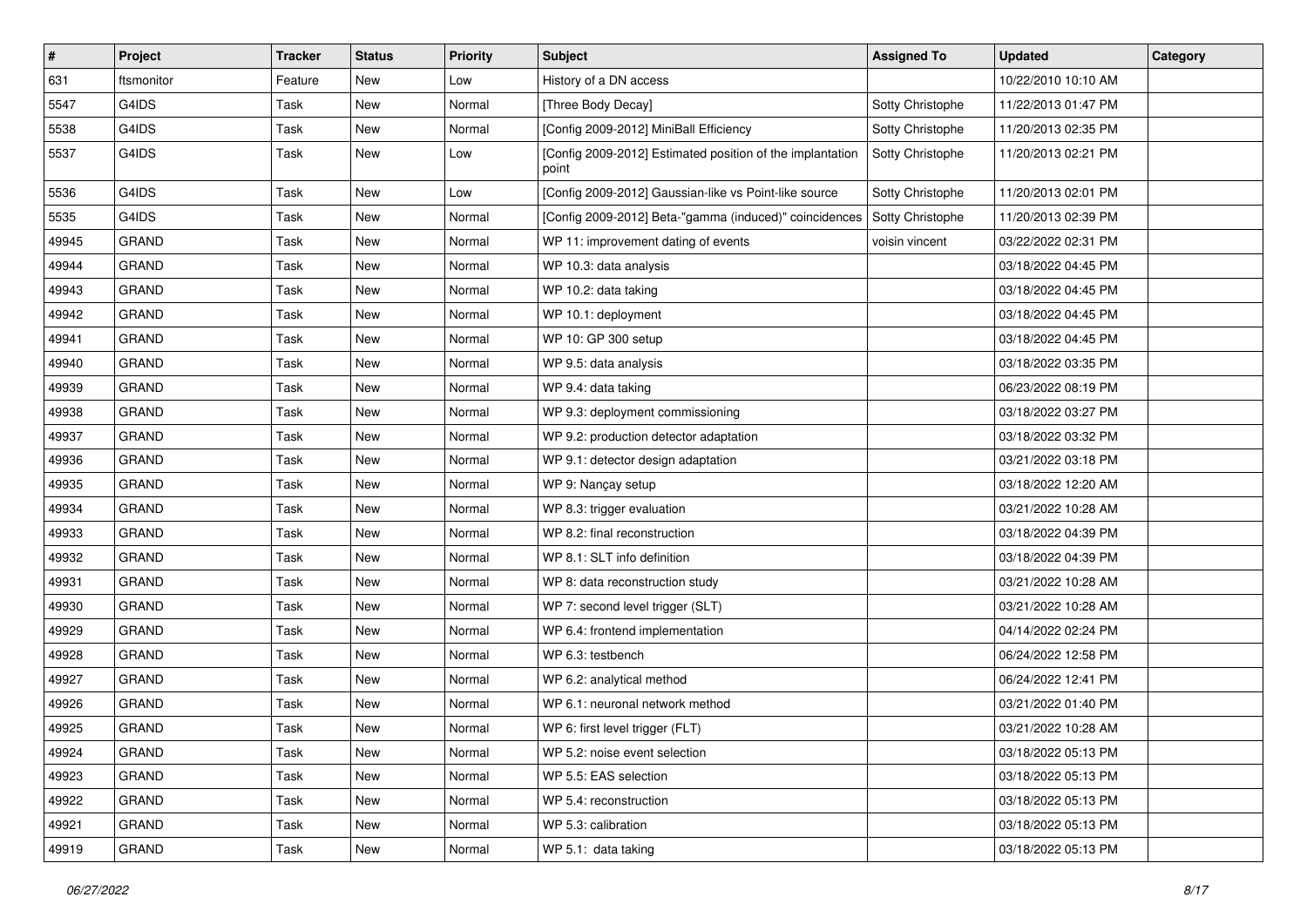| $\sharp$ | <b>Project</b> | <b>Tracker</b> | <b>Status</b> | <b>Priority</b> | <b>Subject</b>                                                              | <b>Assigned To</b> | <b>Updated</b>      | Category   |
|----------|----------------|----------------|---------------|-----------------|-----------------------------------------------------------------------------|--------------------|---------------------|------------|
| 49918    | <b>GRAND</b>   | Task           | New           | Normal          | WP 5: GP 13/100 experimental DB analysis                                    |                    | 03/18/2022 05:13 PM |            |
| 49917    | <b>GRAND</b>   | Task           | New           | Normal          | WP 4.2: validation                                                          |                    | 03/18/2022 03:08 PM |            |
| 49916    | <b>GRAND</b>   | Task           | New           | Normal          | WP 4.1: production, storing & management                                    |                    | 03/18/2022 03:06 PM |            |
| 49915    | <b>GRAND</b>   | Task           | New           | Normal          | WP 4: Creating GRAND simulation                                             |                    | 03/18/2022 12:20 AM |            |
| 49914    | <b>GRAND</b>   | Task           | <b>New</b>    | Normal          | WP 3.4: code distribution, software env.                                    |                    | 06/24/2022 01:41 PM |            |
| 49912    | <b>GRAND</b>   | Task           | New           | Normal          | WP 3.3: manage software infra : CI, quality, DB engine                      |                    | 03/18/2022 03:03 PM |            |
| 49911    | <b>GRAND</b>   | Task           | <b>New</b>    | Normal          | WP 3.2: calibration monotoring DB                                           |                    | 03/18/2022 05:13 PM |            |
| 49910    | <b>GRAND</b>   | Task           | <b>New</b>    | Normal          | WP 3.1: manage data event DB                                                |                    | 06/24/2022 01:55 PM |            |
| 49909    | <b>GRAND</b>   | Task           | New           | Normal          | WP 3: software infra and database                                           |                    | 06/24/2022 01:48 PM |            |
| 49908    | <b>GRAND</b>   | Task           | New           | Normal          | WP 1.3 : LPNHE WP coordination                                              | Martineau Olivier  | 03/20/2022 05:35 PM |            |
| 49906    | <b>GRAND</b>   | Task           | New           | Normal          | WP 1.1: finance                                                             |                    | 03/18/2022 05:13 PM |            |
| 49905    | <b>GRAND</b>   | Task           | <b>New</b>    | Normal          | WP 1: GRAND management                                                      |                    | 03/18/2022 05:13 PM |            |
| 49904    | <b>GRAND</b>   | Task           | New           | Normal          | WP 2.9: detector monotoring                                                 |                    | 03/18/2022 05:13 PM |            |
| 49903    | <b>GRAND</b>   | Task           | <b>New</b>    | Normal          | WP 2.8: detector calibration                                                |                    | 03/18/2022 05:13 PM |            |
| 49902    | <b>GRAND</b>   | Task           | New           | Normal          | WP 2.7: code quality and documentation                                      | Colley Jean-Marc   | 03/18/2022 05:13 PM |            |
| 49901    | <b>GRAND</b>   | Task           | New           | Normal          | WP 2.6: common tools                                                        |                    | 03/18/2022 05:13 PM |            |
| 49900    | <b>GRAND</b>   | Task           | New           | Normal          | WP 2.5: reconstruction method                                               |                    | 03/18/2022 02:57 PM |            |
| 49899    | GRAND          | Task           | New           | Normal          | WP 2.4: antenna network simulation                                          |                    | 06/24/2022 02:48 PM |            |
| 49898    | <b>GRAND</b>   | Task           | New           | Normal          | WP 2.3: unit detector modeling and coding                                   |                    | 06/24/2022 02:11 PM |            |
| 49897    | <b>GRAND</b>   | Task           | New           | Normal          | WP 2.2: input output format fie                                             |                    | 03/18/2022 12:22 AM |            |
| 49896    | <b>GRAND</b>   | Task           | New           | Normal          | WP 2.1: software architecture and optimization                              |                    | 03/18/2022 05:13 PM |            |
| 49895    | <b>GRAND</b>   | Task           | New           | Normal          | WP 2: GRANDLIB modelization and software                                    |                    | 06/24/2022 02:48 PM |            |
| 51444    | <b>GRAND</b>   | Task           | New           | Normal          | WP 3.5: infra documentation                                                 |                    | 06/24/2022 01:50 PM | infra soft |
| 51442    | <b>GRAND</b>   | Task           | New           | Normal          | WP 4.3: workflow and scheduler                                              |                    | 06/24/2022 03:03 PM | infra soft |
| 51461    | <b>GRAND</b>   | Task           | <b>New</b>    | Normal          | WP 4.4: pipeline simulation                                                 |                    | 06/24/2022 03:13 PM | soft simu  |
| 9528     | <b>IGOSat</b>  | Task           | New           | Normal          | phases projet                                                               |                    | 03/24/2015 03:58 PM |            |
| 9527     | <b>IGOSat</b>  | Task           | <b>New</b>    | Normal          | (SAE / ODB) Réalisation de cartes électroniques pour le<br>satellite IGOSat |                    | 03/24/2015 03:52 PM |            |
| 9526     | <b>IGOSat</b>  | Task           | New           | Normal          | (SCI) Electronique d'acquisition de l'instrument<br>Scintillateur           |                    | 03/24/2015 03:50 PM |            |
| 9525     | <b>IGOSat</b>  | Task           | New           | Normal          | (ODB / SCAO) Conception de la SCAO / Interfaçage avec<br>l'ODB              |                    | 03/27/2015 10:11 AM |            |
| 9524     | <b>IGOSat</b>  | Task           | New           | Normal          | (ODB) Logiciel de Vol                                                       |                    | 03/24/2015 03:41 PM |            |
| 9151     | <b>IGOSat</b>  | Task           | New           | Normal          | (ODB) Code de simulation fonctionelle                                       |                    | 02/18/2015 05:13 PM |            |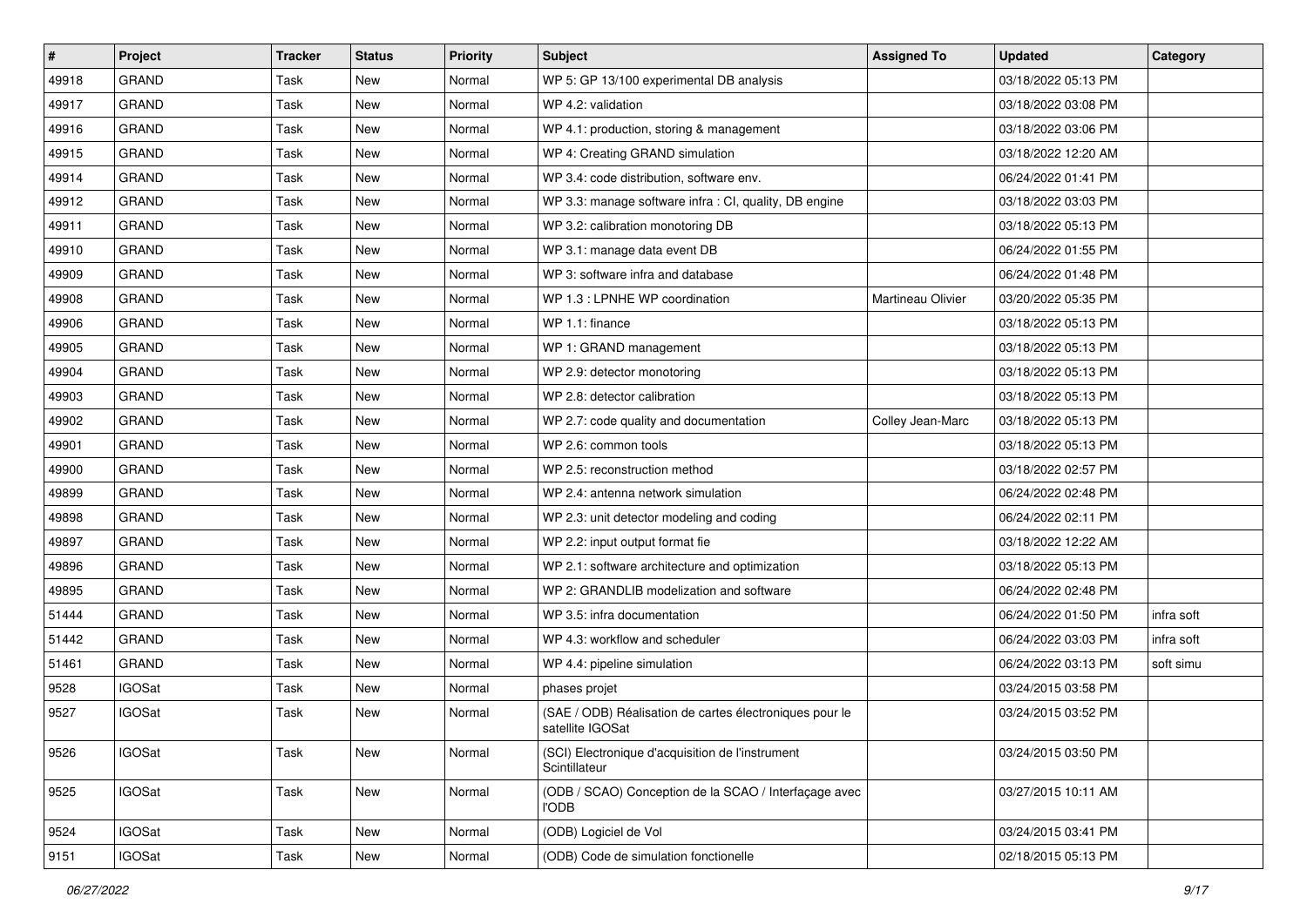| $\vert$ # | <b>Project</b> | <b>Tracker</b> | <b>Status</b> | <b>Priority</b> | <b>Subject</b>                                                                                                 | <b>Assigned To</b>     | <b>Updated</b>      | Category |
|-----------|----------------|----------------|---------------|-----------------|----------------------------------------------------------------------------------------------------------------|------------------------|---------------------|----------|
| 9137      | <b>IGOSat</b>  | Task           | <b>New</b>    | Normal          | (PRO) Phase C                                                                                                  |                        | 03/24/2015 03:58 PM |          |
| 9136      | <b>IGOSat</b>  | Task           | <b>New</b>    | Normal          | (PRO) Phase B                                                                                                  |                        | 03/24/2015 03:58 PM |          |
| 36236     | IN2P3-Forge    | Support        | New           | High            | Synchronisation demandée pour un serveur Mercurial                                                             |                        | 04/13/2021 09:07 AM |          |
| 35994     | IN2P3-Forge    | Support        | New           | Normal          | Synchronisation demandée pour un serveur Mercurial                                                             |                        | 01/11/2019 03:10 PM |          |
| 9491      | JEM-EUSO       | Support        | New           | Normal          | I need to access also to AWG Euso balloon documents                                                            |                        | 03/18/2015 03:36 PM |          |
| 48758     | LabInvent      | Task           | New           | Immediate       | Modifs demandées par C. Feugeade le 18/1/22                                                                    | <b>Pallier Etienne</b> | 01/19/2022 04:22 PM |          |
| 48757     | LabInvent      | Feature        | New           | Immediate       | *** F - DIVERS TODO (à dispatcher)                                                                             | <b>Pallier Etienne</b> | 01/19/2022 04:12 PM |          |
| 48223     | Lablnvent      | Task           | New           | Normal          | instance perso (docker)                                                                                        |                        | 12/13/2021 11:08 AM |          |
| 48222     | LabInvent      | Task           | New           | Normal          | (NEW func) Gérer Suivi d'un User                                                                               |                        | 12/13/2021 10:39 AM |          |
| 48005     | LabInvent      | Task           | <b>New</b>    | Normal          | <b>Bugfix toutes les Deprecated Errors</b>                                                                     |                        | 12/06/2021 02:37 PM |          |
| 47966     | LabInvent      | Task           | <b>New</b>    | Normal          | Ajouter test Commande (avec devis joint)                                                                       |                        | 11/30/2021 04:17 PM |          |
| 47962     | Lablnvent      | Task           | New           | Urgent          | (IRAP only) re-install inventirap avec php7                                                                    |                        | 11/30/2021 03:17 PM |          |
| 47960     | LabInvent      | Task           | New           | Immediate       | <b>CHAMPS</b>                                                                                                  |                        | 01/19/2022 03:51 PM |          |
| 47959     | LabInvent      | Task           | New           | Normal          | *** F - ENTITY - Fournisseurs                                                                                  |                        | 11/30/2021 12:57 PM |          |
| 47958     | LabInvent      | Task           | New           | Normal          | delete (generic)                                                                                               |                        | 11/30/2021 12:47 PM |          |
| 47957     | LabInvent      | Feature        | New           | Normal          | *** F - ENTITY - Les GROUPES (de User ou Materiel) :<br>Thématique, Métier, Projet, Site (+ Pole ou Service ?) |                        | 12/13/2021 11:12 AM |          |
| 47954     | LabInvent      | Task           | New           | Normal          | 1 - CREATED                                                                                                    |                        | 11/30/2021 01:27 PM |          |
| 47953     | LabInvent      | Task           | New           | Normal          | 2a - TOBEORDERED (optionnel)                                                                                   |                        | 11/30/2021 01:27 PM |          |
| 47952     | LabInvent      | Task           | New           | High            | Ecran d'accueil à restructurer                                                                                 |                        | 11/30/2021 03:43 PM |          |
| 47951     | Lablnvent      | Feature        | New           | Normal          | *** F - Etiquettes & Imprimantes                                                                               |                        | 11/30/2021 01:42 PM |          |
| 47950     | LabInvent      | Task           | New           | Normal          | DB complète à mettre à jour                                                                                    |                        | 11/30/2021 12:26 PM |          |
| 47947     | LabInvent      | Task           | New           | High            | docker only                                                                                                    |                        | 12/13/2021 11:07 AM |          |
| 47946     | LabInvent      | Task           | <b>New</b>    | Normal          | classic only                                                                                                   |                        | 12/03/2021 09:50 AM |          |
| 47945     | LabInvent      | Task           | New           | Normal          | ALL                                                                                                            |                        | 11/30/2021 12:23 PM |          |
| 47942     | LabInvent      | Task           | New           | High            | index (generic)                                                                                                |                        | 11/30/2021 03:48 PM |          |
| 47937     | LabInvent      | Task           | New           | High            | Read (index & view) (generic ?)                                                                                |                        | 11/30/2021 03:48 PM |          |
| 47936     | LabInvent      | Task           | New           | High            | 3-4 - TBO & ARCHIVED                                                                                           |                        | 11/30/2021 03:43 PM |          |
| 47935     | LabInvent      | Task           | New           | Normal          | 2b - VALIDATED                                                                                                 |                        | 11/30/2021 01:27 PM |          |
| 47934     | LabInvent      | Task           | New           | High            | LIFECYCLE (Status) : CREATED => (TBO) =><br>VALIDATED => TBA => ARCHIVED                                       |                        | 11/30/2021 03:43 PM |          |
| 47932     | LabInvent      | Feature        | New           | Normal          | *** F - DOC (documentation)                                                                                    |                        | 11/30/2021 01:10 PM |          |
| 47930     | LabInvent      | Task           | New           | Normal          | *** F - ENTITY - QrCode                                                                                        |                        | 11/30/2021 01:26 PM |          |
| 47927     | LabInvent      | Task           | New           | High            | A gérer via fichier conf YAML                                                                                  |                        | 11/30/2021 03:47 PM |          |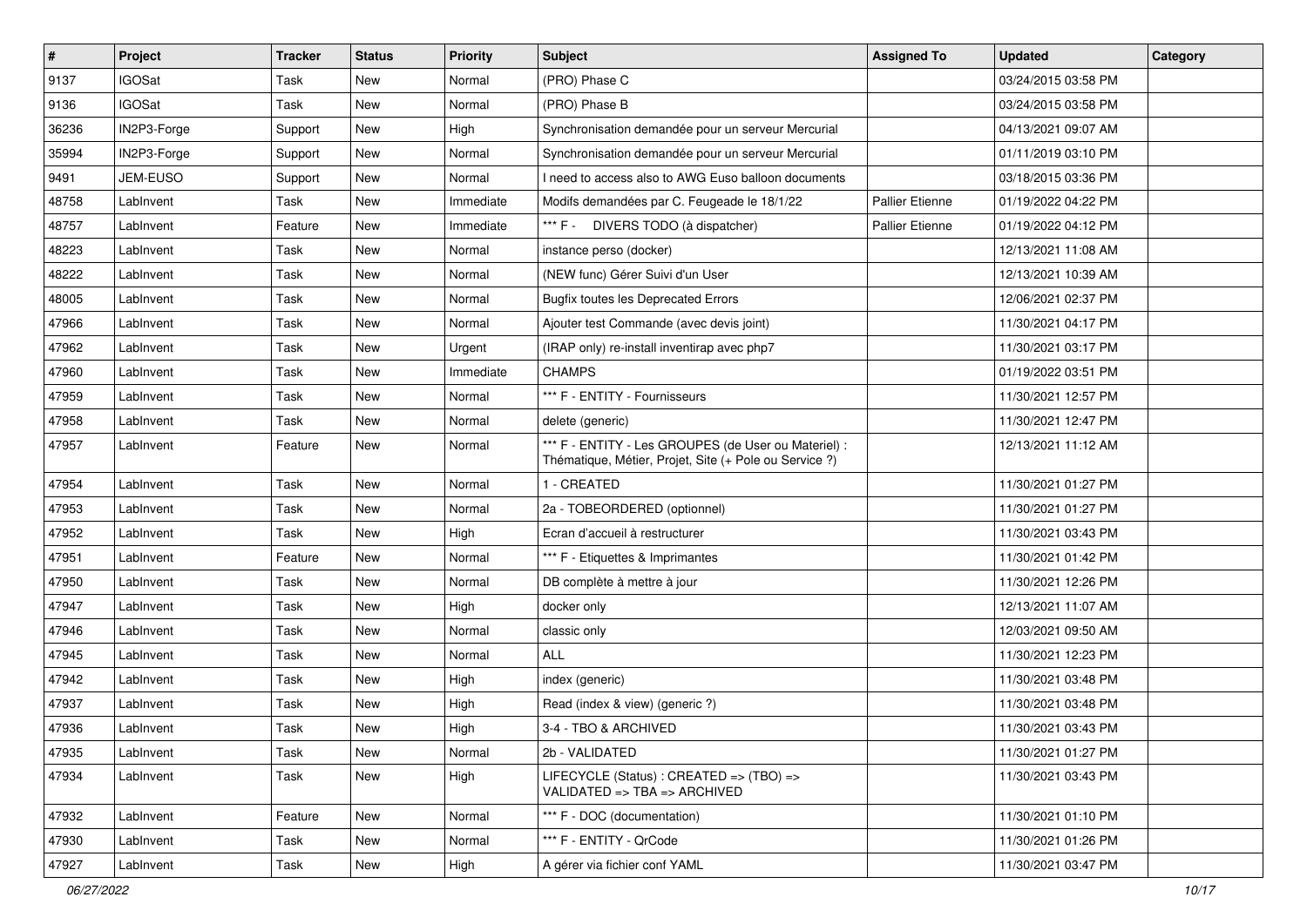| $\pmb{\#}$ | Project   | <b>Tracker</b> | <b>Status</b> | <b>Priority</b> | <b>Subject</b>                                                                            | <b>Assigned To</b> | <b>Updated</b>      | Category |
|------------|-----------|----------------|---------------|-----------------|-------------------------------------------------------------------------------------------|--------------------|---------------------|----------|
| 47926      | LabInvent | Task           | New           | High            | Instance DEMO docker - à installer sur hyp2 puis sur VM<br>pweb3                          |                    | 12/13/2021 11:07 AM |          |
| 47925      | LabInvent | Task           | <b>New</b>    | Normal          | (après cakephp v4) Passer à Php 8                                                         |                    | 11/30/2021 11:48 AM |          |
| 47924      | LabInvent | Task           | New           | Normal          | (après 3.9) Passer à v4                                                                   |                    | 11/30/2021 11:48 AM |          |
| 47922      | LabInvent | Task           | New           | Immediate       | Passer directement à v3.LAST (3.10.1)                                                     |                    | 12/02/2021 04:45 PM |          |
| 47921      | LabInvent | Feature        | New           | Immediate       | *** F - Framework CakePhp                                                                 |                    | 12/02/2021 04:45 PM |          |
| 47914      | LabInvent | Task           | New           | High            | index (generic)                                                                           |                    | 11/30/2021 03:50 PM |          |
| 47913      | LabInvent | Task           | New           | Normal          | ROLES (profils)                                                                           |                    | 11/30/2021 01:39 PM |          |
| 47912      | LabInvent | Task           | <b>New</b>    | High            | (VUE) Elements et Helper                                                                  |                    | 11/30/2021 03:51 PM |          |
| 47911      | LabInvent | Task           | New           | Normal          | Create/Update (add_edit generic)                                                          |                    | 11/30/2021 11:04 AM |          |
| 47907      | LabInvent | Task           | New           | Normal          | *** F - Config YAML (champs materiels) : champs<br>obligatoires, recommandés, ou readonly |                    | 11/30/2021 01:25 PM |          |
| 47906      | LabInvent | Task           | New           | Urgent          | Champs virtuels                                                                           |                    | 11/30/2021 03:50 PM |          |
| 47905      | LabInvent | Task           | New           | Urgent          | Read (index & view) (generic)                                                             |                    | 12/01/2021 11:21 AM |          |
| 47903      | LabInvent | Task           | New           | Urgent          | Rappels automatiques pour les suivis récurrents<br>(périodiques)                          |                    | 12/01/2021 11:17 AM |          |
| 47901      | LabInvent | Task           | New           | Urgent          | Read (view & index)                                                                       |                    | 12/01/2021 11:17 AM |          |
| 47899      | LabInvent | Task           | New           | Urgent          | view (generic)                                                                            |                    | 12/01/2021 11:21 AM |          |
| 47897      | LabInvent | Task           | New           | High            | *** F - Stats (Users)                                                                     |                    | 11/30/2021 03:48 PM |          |
| 47895      | LabInvent | Feature        | New           | Normal          | *** F - ENTITY - Documents attachés (à Materiel ou Suivi)                                 |                    | 12/13/2021 11:09 AM |          |
| 47893      | LabInvent | Task           | New           | Normal          | <b>Views</b>                                                                              |                    | 11/30/2021 01:21 PM |          |
| 47890      | LabInvent | Task           | <b>New</b>    | High            | Commander (demande achat)                                                                 |                    | 01/19/2022 03:48 PM |          |
| 47889      | LabInvent | Task           | New           | Normal          | Changer statut - setStatusTo*()                                                           |                    | 11/30/2021 01:19 PM |          |
| 47886      | LabInvent | Task           | New           | Urgent          | <b>Notifications</b>                                                                      |                    | 11/30/2021 03:45 PM |          |
| 47885      | LabInvent | Task           | New           | Normal          | filtrage (voir formulaire index)                                                          |                    | 11/30/2021 01:30 PM |          |
| 47884      | LabInvent | Task           | New           | High            | partitionnement par Site (besoin IP2I/LMA)                                                |                    | 11/30/2021 03:43 PM |          |
| 47883      | LabInvent | Task           | New           | Normal          | formulaire de recherche multi-critères                                                    |                    | 11/30/2021 01:30 PM |          |
| 47882      | LabInvent | Task           | <b>New</b>    | High            | Delete - delete                                                                           |                    | 11/30/2021 03:42 PM |          |
| 47881      | LabInvent | Task           | New           | High            | Read - view                                                                               |                    | 11/30/2021 03:42 PM |          |
| 47880      | LabInvent | Task           | New           | Normal          | Read - index                                                                              |                    | 11/30/2021 01:16 PM |          |
| 47879      | LabInvent | Task           | New           | High            | Create/Update - add_edit                                                                  |                    | 11/30/2021 03:42 PM |          |
| 47878      | Lablnvent | Task           | New           | High            | Autres                                                                                    |                    | 11/30/2021 03:44 PM |          |
| 47877      | Lablnvent | Task           | New           | High            | find (search)                                                                             |                    | 11/30/2021 03:43 PM |          |
| 47876      | LabInvent | Task           | New           | High            | CRUD                                                                                      |                    | 11/30/2021 03:42 PM |          |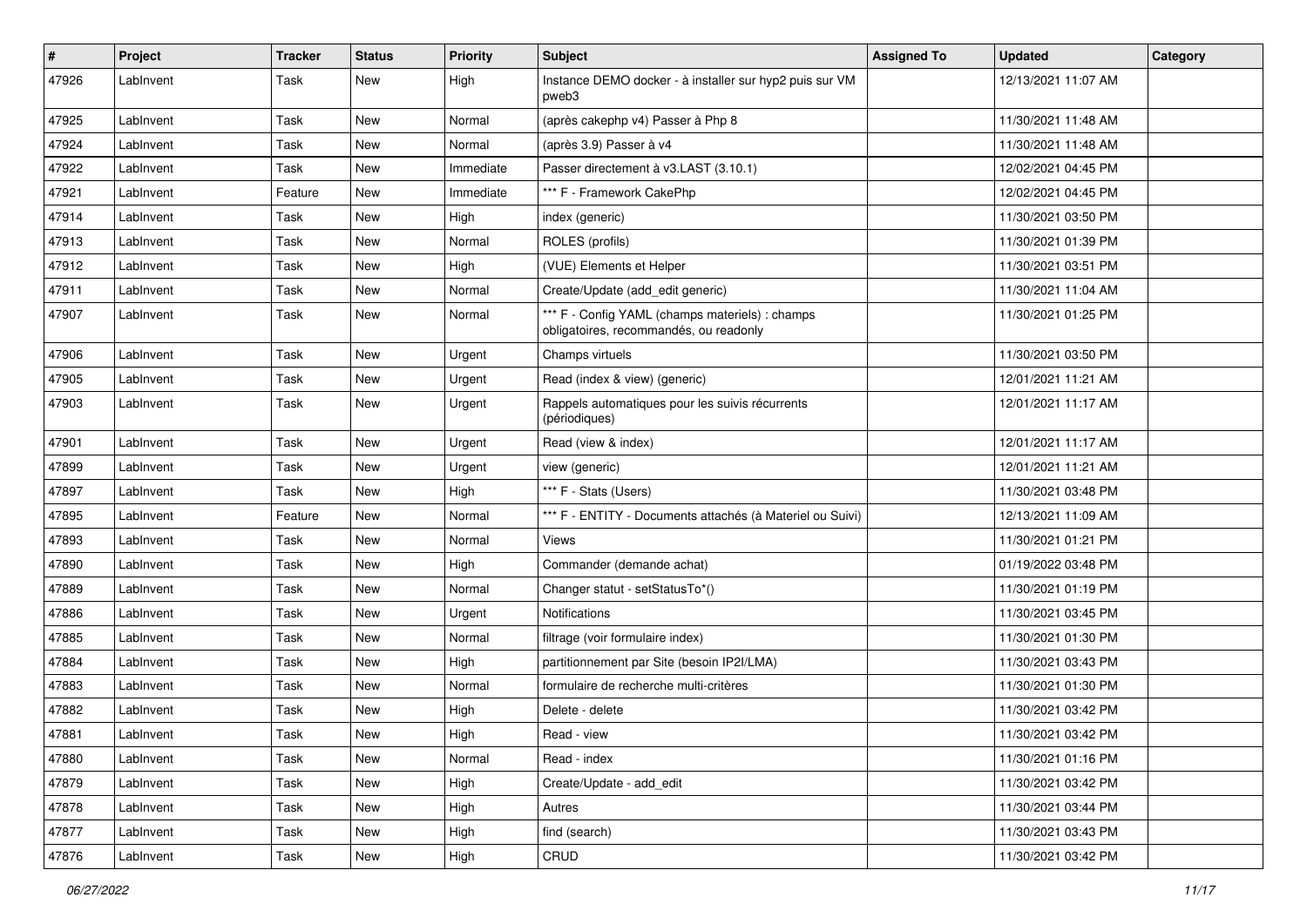| $\pmb{\#}$ | <b>Project</b> | Tracker | <b>Status</b> | <b>Priority</b> | <b>Subject</b>                                                                          | <b>Assigned To</b> | <b>Updated</b>      | Category |
|------------|----------------|---------|---------------|-----------------|-----------------------------------------------------------------------------------------|--------------------|---------------------|----------|
| 47875      | LabInvent      | Feature | New           | Urgent          | *** F - ENTITY GÉNÉRIQUE - Actions & Vues génériques<br>(& Refactorisation)             |                    | 12/01/2021 11:21 AM |          |
| 47874      | LabInvent      | Task    | <b>New</b>    | Urgent          | <b>Stats</b>                                                                            |                    | 11/30/2021 03:44 PM |          |
| 47873      | LabInvent      | Task    | <b>New</b>    | Normal          | Model (Entity & Table)                                                                  |                    | 12/01/2021 09:37 AM |          |
| 47872      | LabInvent      | Task    | <b>New</b>    | High            | <b>Actions &amp; Vues</b>                                                               |                    | 11/30/2021 03:42 PM |          |
| 47871      | LabInvent      | Task    | New           | Normal          | Autorisations                                                                           |                    | 11/30/2021 01:29 PM |          |
| 47870      | LabInvent      | Task    | New           | Normal          | Tests (Materiels)                                                                       |                    | 11/30/2021 03:38 PM |          |
| 47869      | LabInvent      | Feature | <b>New</b>    | Normal          | *** F - Tests                                                                           |                    | 12/06/2021 02:28 PM |          |
| 47868      | LabInvent      | Task    | <b>New</b>    | Normal          | *** F - Super Entité (AppController, AppTable)                                          |                    | 11/30/2021 01:34 PM |          |
| 47867      | LabInvent      | Task    | <b>New</b>    | High            | *** F - Autorisations (Users)                                                           |                    | 11/30/2021 03:47 PM |          |
| 47866      | Lablnvent      | Feature | <b>New</b>    | Urgent          | *** F - Installation                                                                    |                    | 12/13/2021 11:08 AM |          |
| 47865      | LabInvent      | Feature | <b>New</b>    | Normal          | *** F - Configuration générale                                                          |                    | 12/13/2021 11:06 AM |          |
| 47864      | LabInvent      | Feature | <b>New</b>    | Normal          | *** F - ENTITY - Autres                                                                 |                    | 11/30/2021 12:57 PM |          |
| 47863      | LabInvent      | Feature | New           | High            | *** F - ENTITY - Users                                                                  |                    | 11/30/2021 03:43 PM |          |
| 47862      | LabInvent      | Feature | <b>New</b>    | Normal          | *** F - ENTITY - Prets (de Materiel)                                                    |                    | 12/13/2021 11:10 AM |          |
| 47861      | LabInvent      | Feature | New           | Urgent          | *** F - ENTITY - Suivis (de Materiel ou User)                                           |                    | 12/13/2021 11:10 AM |          |
| 47860      | LabInvent      | Feature | New           | Immediate       | *** F - ENTITY - Materiels                                                              |                    | 01/19/2022 03:51 PM |          |
| 37910      | Lavoisier      | Feature | New           | High            | do not log AdaptorException when they are already sent<br>to the user                   |                    | 07/25/2019 09:41 AM |          |
| 37461      | Lavoisier      | Feature | <b>New</b>    | Normal          | add support for jdk 11                                                                  |                    | 04/25/2019 01:53 PM |          |
| 35692      | Lavoisier      | Bug     | <b>New</b>    | Normal          | namespace not removed for a given use-case                                              |                    | 11/27/2018 05:35 PM |          |
| 34801      | Lavoisier      | Feature | <b>New</b>    | Normal          | add support for attribute @if in element view/variable                                  |                    | 07/31/2018 12:57 PM |          |
| 11484      | Lavoisier      | Feature | New           | Low             | improve command "lavoisier-upgrade.sh"                                                  |                    | 04/10/2018 11:06 AM |          |
| 9799       | Lavoisier      | Feature | <b>New</b>    | Normal          | esxl function missing : add-duration                                                    |                    | 04/30/2015 11:00 AM |          |
| 9704       | Lavoisier      | Feature | <b>New</b>    | Normal          | add option --override to lavoisier-upgrade.sh                                           |                    | 04/15/2015 10:07 AM |          |
| 8379       | Lavoisier      | Bug     | <b>New</b>    | Normal          | NullPointerException at startup                                                         |                    | 10/28/2014 04:49 PM |          |
| 8217       | Lavoisier      | Bug     | <b>New</b>    | Normal          | Logo demo view seems broken                                                             |                    | 10/13/2014 02:06 PM |          |
| 8132       | Lavoisier      | Feature | <b>New</b>    | Normal          | support attribute @first-child-attributes in <element></element>                        |                    | 09/30/2014 04:28 PM |          |
| 8055       | Lavoisier      | Bug     | <b>New</b>    | Normal          | view "debug" fails when Lavoisier is installed in a directory<br>with special character |                    | 09/19/2014 05:02 PM |          |
| 7811       | Lavoisier      | Feature | <b>New</b>    | Normal          | support server-side argument validation with XPath                                      |                    | 07/30/2014 05:05 PM |          |
| 7460       | Lavoisier      | Feature | New           | High            | support HTTP proxy                                                                      |                    | 02/17/2015 01:04 PM |          |
| 11915      | Lavoisier      | Feature | <b>New</b>    | Normal          | change the parameters of plugin ChartRenderer                                           |                    | 02/05/2016 12:25 PM | Adaptors |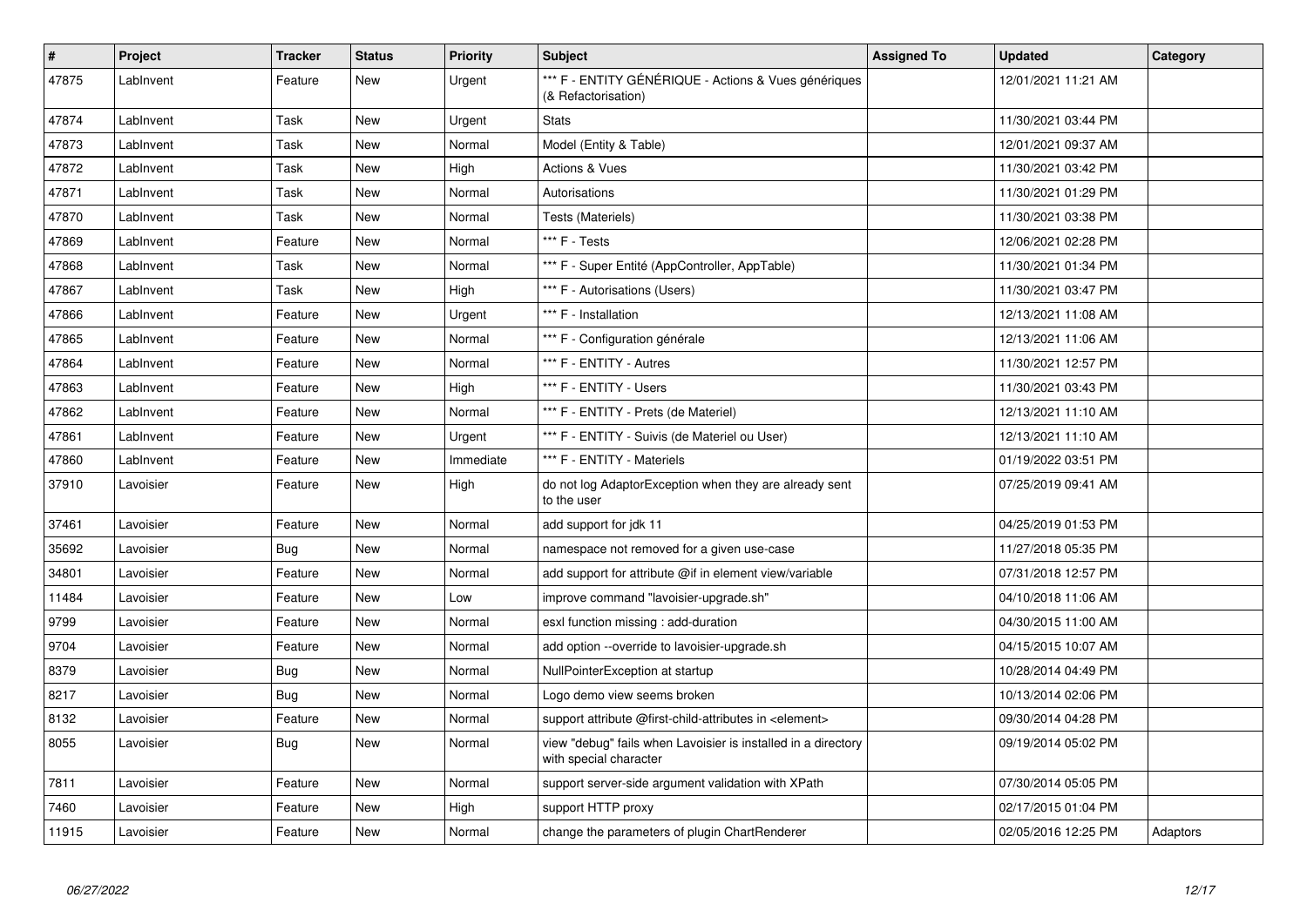| $\#$  | Project   | <b>Tracker</b> | <b>Status</b> | <b>Priority</b> | Subject                                                                                 | <b>Assigned To</b> | <b>Updated</b>      | Category |
|-------|-----------|----------------|---------------|-----------------|-----------------------------------------------------------------------------------------|--------------------|---------------------|----------|
| 10315 | Lavoisier | Feature        | New           | Normal          | Index size of IndexedFileCache plugin is limited by the<br>max number of inodes         |                    | 07/07/2015 10:12 AM | Adaptors |
| 9778  | Lavoisier | Feature        | New           | Normal          | support cookies in HTTPConnector                                                        |                    | 04/28/2015 01:39 PM | Adaptors |
| 9623  | Lavoisier | Bug            | New           | Normal          | SynchronousCacheConnector stays in building state until<br>the calling view is finished |                    | 04/01/2015 06:21 PM | Adaptors |
| 9607  | Lavoisier | Feature        | <b>New</b>    | Normal          | Add SAML 2.0 support in Lavoisier                                                       |                    | 04/01/2015 11:32 AM | Adaptors |
| 9560  | Lavoisier | Feature        | New           | Normal          | SurroundSerializer should ignore header lines (starting<br>with $\langle$ ?)            |                    | 03/30/2015 10:17 AM | Adaptors |
| 9559  | Lavoisier | Feature        | <b>New</b>    | Normal          | develop a TextRenderer plugin                                                           |                    | 03/30/2015 10:15 AM | Adaptors |
| 9467  | Lavoisier | Feature        | <b>New</b>    | Normal          | improve flexibility of JSONRenderer                                                     |                    | 03/16/2015 01:54 PM | Adaptors |
| 8260  | Lavoisier | Feature        | New           | Normal          | develop plugin ElementProcessor                                                         |                    | 10/17/2014 07:10 PM | Adaptors |
| 8259  | Lavoisier | Feature        | New           | Normal          | support parameter "renderer" in ZipRenderer and<br><b>GZipRenderer</b>                  |                    | 10/17/2014 07:08 PM | Adaptors |
| 8240  | Lavoisier | Feature        | <b>New</b>    | Normal          | LDAPConnector/LDIFSerializer should generate data in<br><b>DSML</b> format              |                    | 10/15/2014 06:02 PM | Adaptors |
| 7649  | Lavoisier | Feature        | <b>New</b>    | Normal          | develop a XMLTemplateProcessor plugin                                                   |                    | 07/04/2014 05:52 PM | Adaptors |
| 6864  | Lavoisier | Feature        | New           | Low             | support IP v6 in adaptor IPAddressAuthenticator                                         | Schwarz Lionel     | 04/15/2014 02:11 PM | Adaptors |
| 6687  | Lavoisier | Feature        | <b>New</b>    | Low             | develop a CronTrigger                                                                   |                    | 03/27/2014 04:36 PM | Adaptors |
| 6360  | Lavoisier | Feature        | New           | Low             | develop a EntriesProcessor (or a EntriesRenderer)                                       |                    | 03/05/2014 03:22 PM | Adaptors |
| 5009  | Lavoisier | Feature        | New           | Low             | <b>ICalRenderer</b>                                                                     |                    | 01/21/2014 06:02 PM | Adaptors |
| 5008  | Lavoisier | Feature        | New           | Low             | <b>ICalSerializer</b>                                                                   |                    | 01/21/2014 06:01 PM | Adaptors |
| 4934  | Lavoisier | Feature        | New           | Low             | implement some additional cache adaptors                                                |                    | 02/07/2014 04:59 PM | Adaptors |
| 4906  | Lavoisier | Feature        | <b>New</b>    | Low             | XPath2SQLTemplate : add support for SQL functions                                       |                    | 03/24/2014 10:26 AM | Adaptors |
| 4905  | Lavoisier | Feature        | New           | Low             | XPath2SQLTemplate: add support for XPath functions                                      |                    | 03/24/2014 10:26 AM | Adaptors |
| 4904  | Lavoisier | Feature        | New           | Low             | XPath2SQLTemplate : add support for ORDER BY                                            |                    | 03/24/2014 10:26 AM | Adaptors |
| 4871  | Lavoisier | Feature        | New           | Low             | ExcelSerializer                                                                         |                    | 03/24/2014 10:26 AM | Adaptors |
| 4870  | Lavoisier | Feature        | New           | Low             | BinarySerializer                                                                        |                    | 03/24/2014 10:26 AM | Adaptors |
| 4867  | Lavoisier | Feature        | New           | Low             | ScalaProcessor                                                                          |                    | 03/24/2014 10:26 AM | Adaptors |
| 4866  | Lavoisier | Feature        | New           | Low             | <b>XQueryConnector</b>                                                                  |                    | 03/24/2014 10:26 AM | Adaptors |
| 4865  | Lavoisier | Feature        | New           | LOW             | support remote connection in JMXConnector                                               |                    | 03/24/2014 10:26 AM | Adaptors |
| 4863  | Lavoisier | Feature        | New           | Low             | YAMLRenderer                                                                            |                    | 03/24/2014 10:26 AM | Adaptors |
| 9496  | Lavoisier | Feature        | New           | High            | upgrade to more recent version of JSW                                                   |                    | 03/18/2015 06:34 PM | Build    |
| 9622  | Lavoisier | Feature        | New           | Normal          | add links to fallback views into view "dependencies"                                    |                    | 04/01/2015 06:19 PM | Console  |
| 9086  | Lavoisier | Feature        | New           | High            | enable refreshing all notifiable caches with one single<br>click                        |                    | 02/09/2015 12:37 PM | Console  |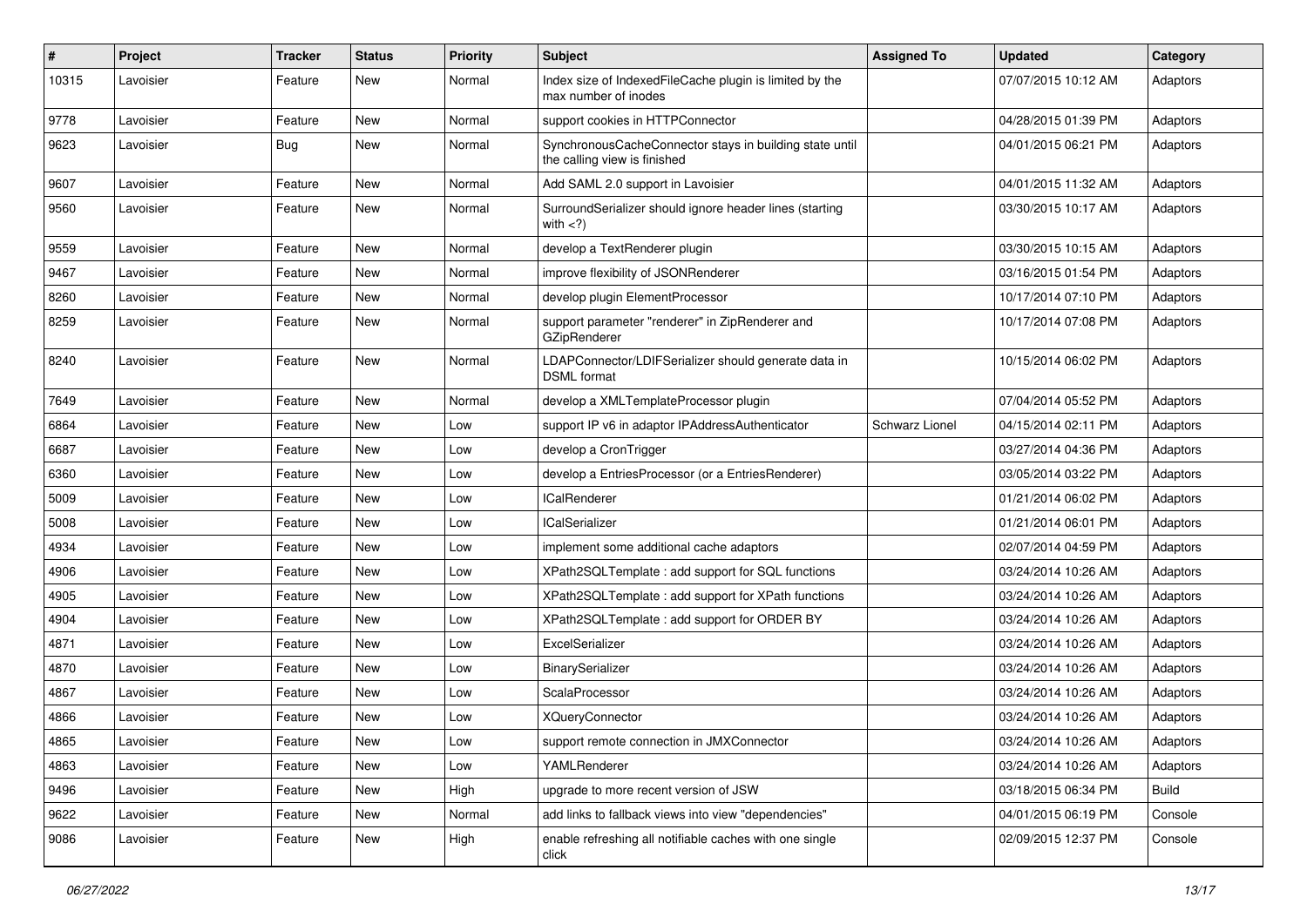| #     | Project   | <b>Tracker</b> | <b>Status</b> | <b>Priority</b> | Subject                                                                                           | <b>Assigned To</b> | <b>Updated</b>      | Category |
|-------|-----------|----------------|---------------|-----------------|---------------------------------------------------------------------------------------------------|--------------------|---------------------|----------|
| 7566  | Lavoisier | Bug            | New           | Low             | fields of view "form" are disabled when they have default<br>value                                |                    | 06/27/2014 04:53 PM | Console  |
| 7465  | Lavoisier | <b>Bug</b>     | <b>New</b>    | Normal          | fix all the relative URL used by the web console                                                  |                    | 06/17/2014 04:57 PM | Console  |
| 7464  | Lavoisier | Feature        | New           | Normal          | replace XSL with HTML template in web console                                                     |                    | 06/17/2014 04:55 PM | Console  |
| 7325  | Lavoisier | Feature        | New           | Normal          | support filtering dependencies graph by categories                                                |                    | 06/04/2014 05:14 PM | Console  |
| 5442  | Lavoisier | Feature        | New           | Low             | create a view 'stoppoint'                                                                         | Lequeux Olivier    | 10/29/2013 05:02 PM | Console  |
| 30741 | Lavoisier | Feature        | New           | Low             | add research button on web site                                                                   |                    | 04/04/2018 10:53 AM | Doc      |
| 30735 | Lavoisier | Feature        | New           | Low             | write documentation about the admin web console                                                   |                    | 04/04/2018 10:52 AM | Doc      |
| 8380  | Lavoisier | <b>Bug</b>     | New           | Normal          | remove attribute @evaluated from generated adaptors<br>documentation                              |                    | 10/28/2014 04:51 PM | Doc      |
| 5051  | Lavoisier | Support        | New           | Normal          | Explain cache trigger workflow                                                                    | Lequeux Olivier    | 09/13/2013 10:36 AM | Doc      |
| 41294 | Lavoisier | Feature        | New           | High            | add support for attribute @null in namespace<br>http://software.in2p3.fr/lavoisier/tables.xsd     | Reynaud Sylvain    | 09/25/2020 03:38 PM | Engine   |
| 33857 | Lavoisier | <b>Bug</b>     | <b>New</b>    | Normal          | post-processors namespace mapping must be defined in<br>view                                      |                    | 06/18/2018 01:29 PM | Engine   |
| 33350 | Lavoisier | Feature        | New           | Low             | add a XPath function multireplace()                                                               |                    | 05/31/2018 03:49 PM | Engine   |
| 27576 | Lavoisier | Feature        | New           | Normal          | add a parameter "priority" on WhenCreatedTrigger                                                  |                    | 02/02/2018 03:18 PM | Engine   |
| 27570 | Lavoisier | Feature        | New           | Normal          | NotifiedTrigger should bypass attribute @ignore-during                                            |                    | 02/02/2018 03:05 PM | Engine   |
| 9624  | Lavoisier | Feature        | New           | Normal          | when cache is empty and being built, user queries should<br>be waiting for it rather than failing |                    | 04/01/2015 06:30 PM | Engine   |
| 9606  | Lavoisier | Feature        | <b>New</b>    | High            | add attribute @encoding to element <connector></connector>                                        |                    | 03/31/2015 06:29 PM | Engine   |
| 9564  | Lavoisier | Feature        | New           | Normal          | reorganize <pre-renderer> section</pre-renderer>                                                  |                    | 03/30/2015 10:37 AM | Engine   |
| 9562  | Lavoisier | Feature        | <b>New</b>    | Normal          | re-implement <pre-renderers> in streaming mode</pre-renderers>                                    |                    | 03/30/2015 10:32 AM | Engine   |
| 8405  | Lavoisier | Feature        | New           | Normal          | implement XPath function choose not null(arg1, arg2)                                              |                    | 10/30/2014 02:21 PM | Engine   |
| 8404  | Lavoisier | Feature        | New           | Normal          | support parameters in <pre-renderers></pre-renderers>                                             |                    | 10/30/2014 11:03 AM | Engine   |
| 8258  | Lavoisier | Feature        | <b>New</b>    | Normal          | add attribute @default to <renderers></renderers>                                                 |                    | 10/17/2014 07:07 PM | Engine   |
| 8241  | Lavoisier | Feature        | New           | Normal          | improve dropdown list of view "form"                                                              |                    | 10/15/2014 06:05 PM | Engine   |
| 7619  | Lavoisier | Feature        | New           | Normal          | replace @INCLUDES with #include in properties files                                               |                    | 07/04/2014 11:17 AM | Engine   |
| 7461  | Lavoisier | Feature        | New           | High            | add XPath function url()                                                                          |                    | 02/17/2015 01:04 PM | Engine   |
| 6353  | Lavoisier | Feature        | New           | LOW             | support new parameter type "Language"                                                             |                    | 03/24/2014 10:40 AM | Engine   |
| 6325  | Lavoisier | Feature        | New           | Low             | enable limiting the maximum output size                                                           |                    | 03/24/2014 10:40 AM | Engine   |
| 6303  | Lavoisier | Feature        | New           | Low             | support attributes @package and @id on <config></config>                                          |                    | 03/24/2014 10:31 AM | Engine   |
| 6260  | Lavoisier | Feature        | New           | Low             | support introspection of view-template                                                            |                    | 03/24/2014 10:40 AM | Engine   |
| 5558  | Lavoisier | Feature        | New           | Low             | add XPath function build_xpath()                                                                  |                    | 11/29/2013 09:58 AM | Engine   |
| 5090  | Lavoisier | Feature        | New           | Low             | add new adaptor type : <writer></writer>                                                          |                    | 03/24/2014 10:26 AM | Engine   |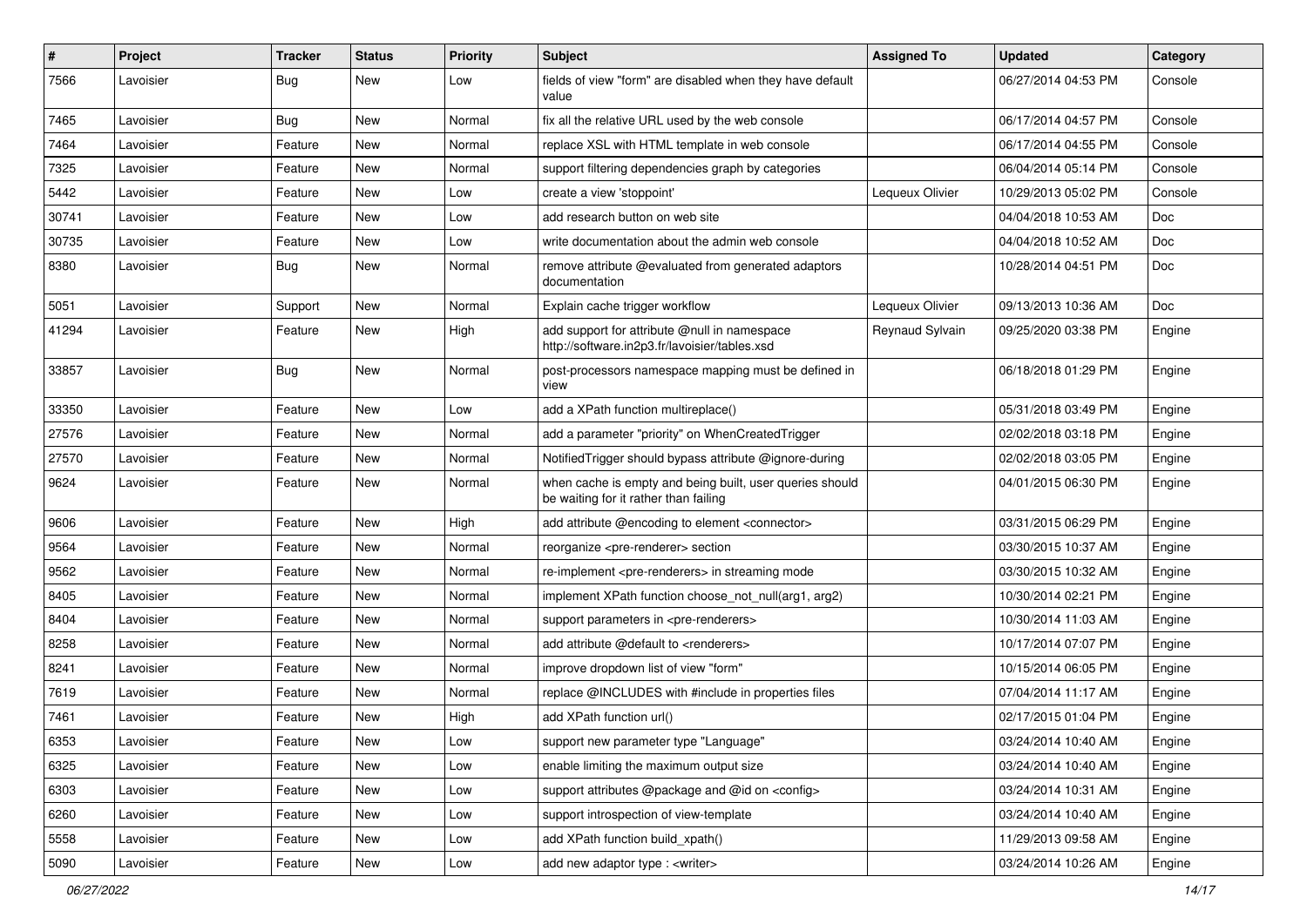| $\pmb{\#}$ | Project                           | Tracker    | <b>Status</b> | <b>Priority</b> | Subject                                                                                                                   | <b>Assigned To</b> | <b>Updated</b>      | Category                       |
|------------|-----------------------------------|------------|---------------|-----------------|---------------------------------------------------------------------------------------------------------------------------|--------------------|---------------------|--------------------------------|
| 7463       | Lavoisier                         | Feature    | <b>New</b>    | Normal          | add attribute tpl:url.                                                                                                    |                    | 06/17/2014 04:54 PM | <b>HTML Template</b><br>Engine |
| 32928      | Lavoisier                         | Feature    | <b>New</b>    | Normal          | support enumeration in route properties                                                                                   |                    | 05/18/2018 02:23 PM | Service                        |
| 20738      | Lavoisier                         | <b>Bug</b> | New           | Low             | Stacktrace                                                                                                                |                    | 08/30/2017 10:39 AM | Stacktrace                     |
| 29154      | Lavoisier                         | <b>Bug</b> | New           | Normal          | wrong context when mixing <element-create-as-parent><br/>and <element-create></element-create></element-create-as-parent> | Reynaud Sylvain    | 03/06/2018 11:09 AM | <b>XML Template</b><br>Engine  |
| 27459      | Lavoisier                         | <b>Bug</b> | <b>New</b>    | Normal          | namespace disappear when root node is renamed                                                                             | Reynaud Sylvain    | 01/31/2018 02:44 PM | <b>XML Template</b><br>Engine  |
| 26907      | Lavoisier                         | Feature    | <b>New</b>    | Normal          | implement XPath function format-number()                                                                                  |                    | 01/10/2018 03:18 PM | <b>XML Template</b><br>Engine  |
| 26766      | Lavoisier                         | Bug        | <b>New</b>    | Low             | prefix-namespace mapping is moved to the wrong node                                                                       | Reynaud Sylvain    | 01/03/2018 05:32 PM | <b>XML Template</b><br>Engine  |
| 11100      | Lavoisier                         | <b>Bug</b> | <b>New</b>    | Normal          | <element-ignore> should not remove the namespace<br/>declaration (xmlns)</element-ignore>                                 |                    | 10/16/2015 01:48 PM | <b>XML Template</b><br>Engine  |
| 9563       | Lavoisier                         | Feature    | New           | Normal          | support <elements-ignore> into<br/><element-create-as-parent></element-create-as-parent></elements-ignore>                |                    | 03/30/2015 10:30 AM | <b>XML Template</b><br>Engine  |
| 8817       | Lavoisier                         | Feature    | New           | Normal          | develop a XML template optimizer                                                                                          |                    | 12/19/2014 05:10 PM | <b>XML Template</b><br>Engine  |
| 8261       | Lavoisier                         | Feature    | New           | Normal          | support attribute @out-xpath on <element></element>                                                                       |                    | 10/17/2014 07:15 PM | <b>XML Template</b><br>Engine  |
| 8172       | Lavoisier                         | Feature    | <b>New</b>    | Normal          | support XPath function append()                                                                                           |                    | 10/06/2014 10:43 AM | <b>XML Template</b><br>Engine  |
| 8369       | LC <sub>2</sub>                   | Feature    | <b>New</b>    | Normal          | Standardize by relying on GNU getopt instead of<br>proprietary cmdline                                                    | Lafage Vincent     | 10/27/2014 07:06 PM |                                |
| 8099       | LC <sub>2</sub>                   | Feature    | <b>New</b>    | High            | Add business rule forbidding empty CRT-DSP<br>configuration (at least 1 manu per CRT DSP)                                 | Lafage Vincent     | 10/27/2014 07:00 PM |                                |
| 2118       | LC <sub>2</sub>                   | Feature    | <b>New</b>    | Low             | Prepare the Command Line Interface of validator to parse<br>rdRam                                                         | Lafage Vincent     | 10/20/2011 04:20 PM |                                |
| 2112       | LC <sub>2</sub>                   | Feature    | New           | Low             | Rorc lib                                                                                                                  |                    | 04/08/2013 06:11 PM |                                |
| 2076       | LC <sub>2</sub>                   | Feature    | New           | Low             | Finer grained report for boot Crocus script                                                                               |                    | 10/11/2011 02:18 PM |                                |
| 2109       | LPC Service Informatique          | Support    | <b>New</b>    | Low             | imprimantes                                                                                                               | Jammes Fabrice     | 10/19/2011 10:12 AM |                                |
| 11561      | LST stereo trigger study          | Task       | New           | Normal          | Small-scale MC production for testing the effect of<br>LST-MST stereo trigger                                             | Hrupec Dario       | 04/15/2016 03:34 PM |                                |
| 11452      | LSTCam low-level data<br>analysis | Task       | New           | High            | Definition of LST mini-camera tests                                                                                       | Nakajima Daisuke   | 05/31/2018 04:54 PM |                                |
| 31881      | Narval Standalone                 | Feature    | New           | Normal          | Logs de l'instance                                                                                                        | Théo Le Guen       | 04/24/2018 03:59 PM |                                |
| 35044      | operations-portal-users           | Feature    | New           | Normal          | New ROD dashboard                                                                                                         |                    | 09/20/2018 10:42 AM | Dashboard                      |
| 23257      | operations-portal-users           | <b>Bug</b> | New           | Normal          | Downtime notification admin page                                                                                          |                    | 10/25/2017 03:57 PM | Downtime<br>Notification       |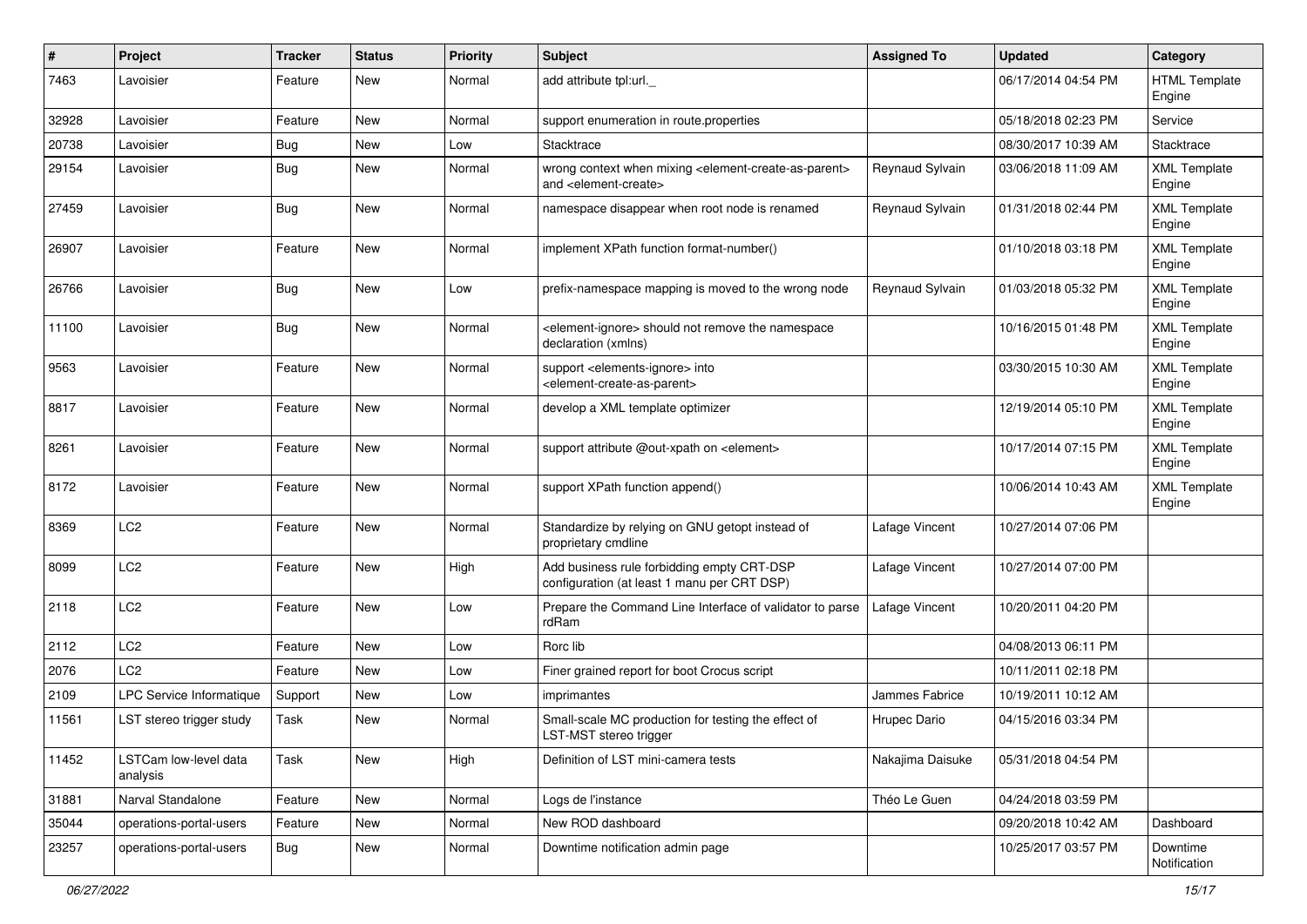| $\sharp$ | Project                 | <b>Tracker</b> | <b>Status</b> | <b>Priority</b> | Subject                                                                   | <b>Assigned To</b>   | <b>Updated</b>      | Category                        |
|----------|-------------------------|----------------|---------------|-----------------|---------------------------------------------------------------------------|----------------------|---------------------|---------------------------------|
| 35045    | operations-portal-users | Feature        | New           | Normal          | Tasks for the release                                                     |                      | 09/20/2018 10:48 AM | Others                          |
| 597      | Oval                    | Feature        | <b>New</b>    | Normal          | YAML comme langage de configuration?                                      |                      | 05/11/2010 01:36 PM |                                 |
| 1083     | Oval                    | Bug            | <b>New</b>    | Immediate       | oval log -gui                                                             |                      | 11/16/2010 11:45 AM | Command Line<br>Interface       |
| 1082     | Oval                    | Bug            | <b>New</b>    | Low             | NO DIFF                                                                   |                      | 11/16/2010 11:44 AM | Command Line<br>Interface       |
| 905      | Oval                    | Bug            | New           | Urgent          | Use of parenthesis in diffline regular expression                         | <b>Chamont David</b> | 09/14/2010 06:17 PM | Diff command                    |
| 33       | Oval                    | Feature        | <b>New</b>    | Normal          | Support for gzipped ref files                                             | <b>Chamont David</b> | 02/16/2009 07:23 PM | Diff command                    |
| 35       | Oval                    | Feature        | New           | Normal          | Give less importance to the build step                                    | <b>Chamont David</b> | 02/16/2009 07:41 PM | Documentation                   |
| 32       | Oval                    | <b>Bug</b>     | <b>New</b>    | Normal          | Write a more detailed configuration doc                                   | <b>Chamont David</b> | 02/16/2009 07:18 PM | Documentation                   |
| 37       | Oval                    | Feature        | <b>New</b>    | Low             | Automatically select the shell flavor                                     | <b>Chamont David</b> | 02/16/2009 07:44 PM | Implementation                  |
| 34       | Oval                    | Feature        | New           | Normal          | Extend input/output control                                               | <b>Chamont David</b> | 02/16/2009 07:27 PM | Implementation                  |
| 26       | Oval                    | Bug            | <b>New</b>    | Low             | Commands options not well propagated, when declared<br>within an OvalFile | <b>Chamont David</b> | 02/16/2009 06:50 PM | Implementation                  |
| 25       | Oval                    | <b>Bug</b>     | <b>New</b>    | Low             | Temporary files after a crash                                             | <b>Chamont David</b> | 02/16/2009 06:46 PM | Implementation                  |
| 22       | Oval                    | Bug            | <b>New</b>    | Low             | Deliver messages when ISA fails                                           | <b>Chamont David</b> | 02/16/2009 06:22 PM | Implementation                  |
| 923      | Oval                    | Feature        | New           | Normal          | oval reset                                                                | <b>Chamont David</b> | 09/20/2010 05:16 PM | Other                           |
| 36       | Oval                    | Feature        | <b>New</b>    | Low             | Extend tasks with begin/end directory commands                            | <b>Chamont David</b> | 02/16/2009 07:42 PM | Other                           |
| 29       | Oval                    | Feature        | <b>New</b>    | Low             | The build tool should handle directories?                                 | <b>Chamont David</b> | 02/16/2009 07:06 PM | Other                           |
| 28       | Oval                    | Bug            | New           | Low             | "oval validate" should remove differences in "oval log"                   | <b>Chamont David</b> | 12/08/2010 09:47 PM | Other                           |
| 21       | Oval                    | <b>Bug</b>     | <b>New</b>    | Normal          | What happens when a subdirectory is reused in several<br>environments?    | <b>Chamont David</b> | 02/16/2009 07:00 PM | OvalFile                        |
| 174      | Oval                    | Feature        | <b>New</b>    | High            | oval run -o                                                               | <b>Chamont David</b> | 10/02/2009 02:47 PM | Run command                     |
| 172      | Oval                    | Bug            | <b>New</b>    | Urgent          | Automatic variables                                                       | <b>Chamont David</b> | 10/02/2009 02:24 PM | Run command                     |
| 31       | Oval                    | Feature        | New           | Normal          | Apply a command to a subdirectory subset?                                 | <b>Chamont David</b> | 02/16/2009 07:14 PM | Run command                     |
| 30       | Oval                    | Feature        | <b>New</b>    | High            | Use environments as targets to the step commands                          | <b>Chamont David</b> | 02/16/2009 07:12 PM | Run command                     |
| 27       | Oval                    | <b>Bug</b>     | New           | Low             | Some commands should not require a current valid<br>directory             | <b>Chamont David</b> | 02/16/2009 06:51 PM | Site Customization<br>& Flavors |
| 12978    | <b>PEM</b>              | <b>Bug</b>     | New           | Low             | pem-sync pull                                                             |                      | 03/24/2016 05:11 PM |                                 |
| 12976    | PEM                     | Feature        | New           | Low             | pem-sync co_pem                                                           |                      | 03/24/2016 05:00 PM |                                 |
| 12975    | PEM                     | Feature        | New           | Normal          | pem-sync co_pem                                                           |                      | 03/24/2016 04:54 PM |                                 |
| 12974    | PEM                     | Feature        | New           | Normal          | pem-sync cp_pem                                                           |                      | 03/24/2016 04:52 PM |                                 |
| 12963    | PEM                     | Bug            | New           | Normal          | add tool crash                                                            |                      | 03/24/2016 09:10 AM |                                 |
| 12962    | PEM                     | <b>Bug</b>     | New           | Normal          | pem-sync list ???                                                         |                      | 03/24/2016 09:05 AM |                                 |
| 12961    | PEM                     | Feature        | New           | Normal          | PEM version                                                               |                      | 03/24/2016 09:03 AM |                                 |